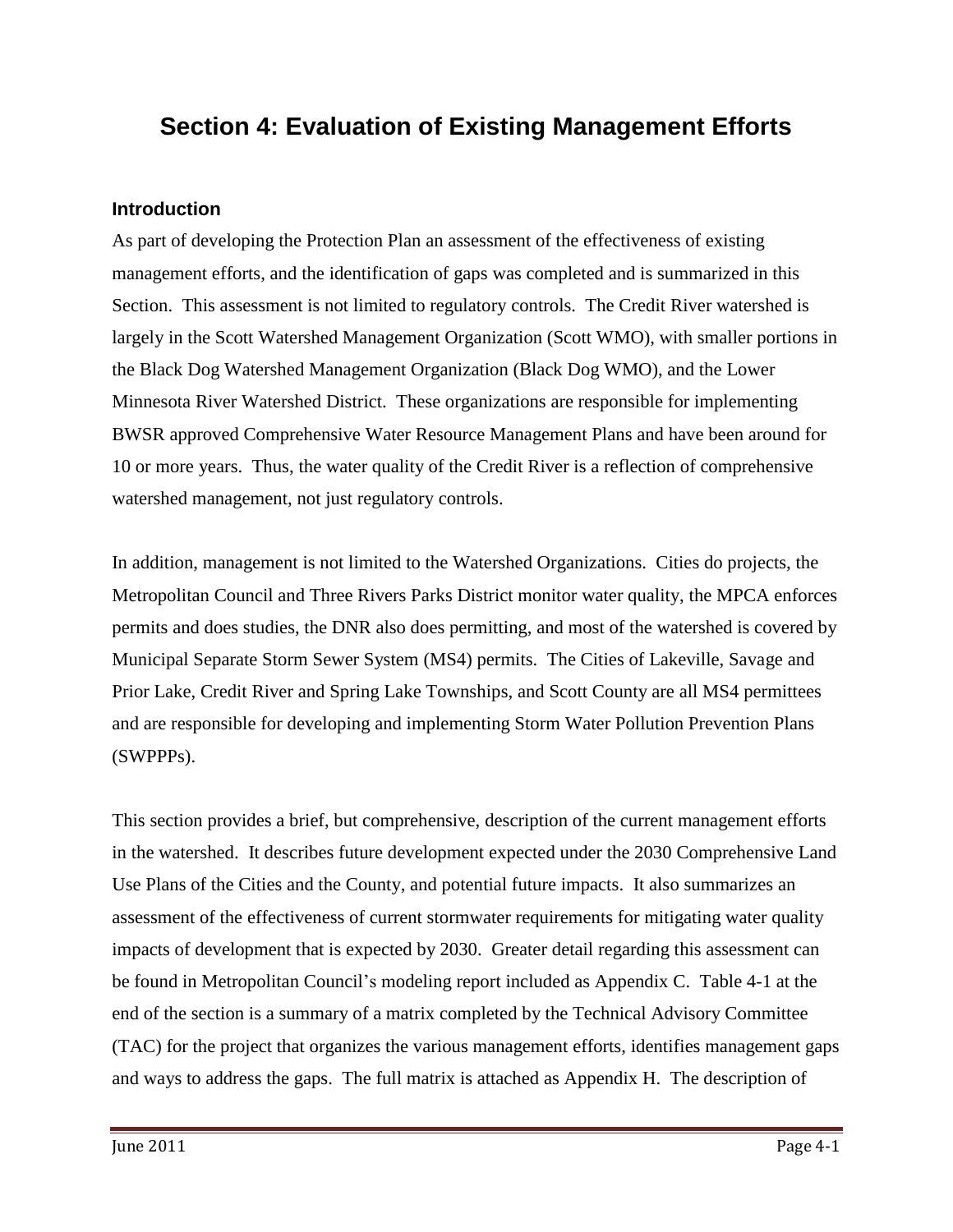existing efforts focuses mostly on efforts in the Scott County areas of the watershed since the study found that the Orchard Lake subwatershed did not have much effect on turbidity in the river. Also included are descriptions of efforts that affect water quality parameters and aquatic life stressors other than turbidity. Recent data has shown that the river is not impaired for turbidity, and that the watershed is low on the Human Disturbance Scale, but other water quality parameters and factors could be threatening the river. These descriptions are not as thorough as the descriptions for programs affecting turbidity. The initial focus of this project was on turbidity, and the decision to include other efforts came later. The intent would be to incorporate additional efforts as needed in the Protection Plan based on the identification of threats as the plan is implemented and the potential for additional threats is assessed. The MPCA biomonitoring scheduled for 2014 will be particularly important for assessing additional potential stressors and management needs.

# **Existing Management Efforts**

A short description of existing management efforts are provided below. Those interested in more detail are referred to the respective Comprehensive Water Resource Management Plans of the Watershed Organizations, and the SWPPPs of the MS4 permittees. For presentation purposes management acts are organized as follows:

- Programs
- Projects
- Regulations
- Monitoring
- Inventory and Assessment

**Programs.** A number of programs are offered by the organizations in the watershed that affect water quality. Programs are efforts that are re-occurring or on-going. These are briefly described below.

**Scott WMO Technical Assistance and Cost Share (TACS) Program.** The Scott WMO TACS program provides Technical Assistance, cost share funds and incentives for landowners to adopt conservation practices. The draft Lower Minnesota River Watershed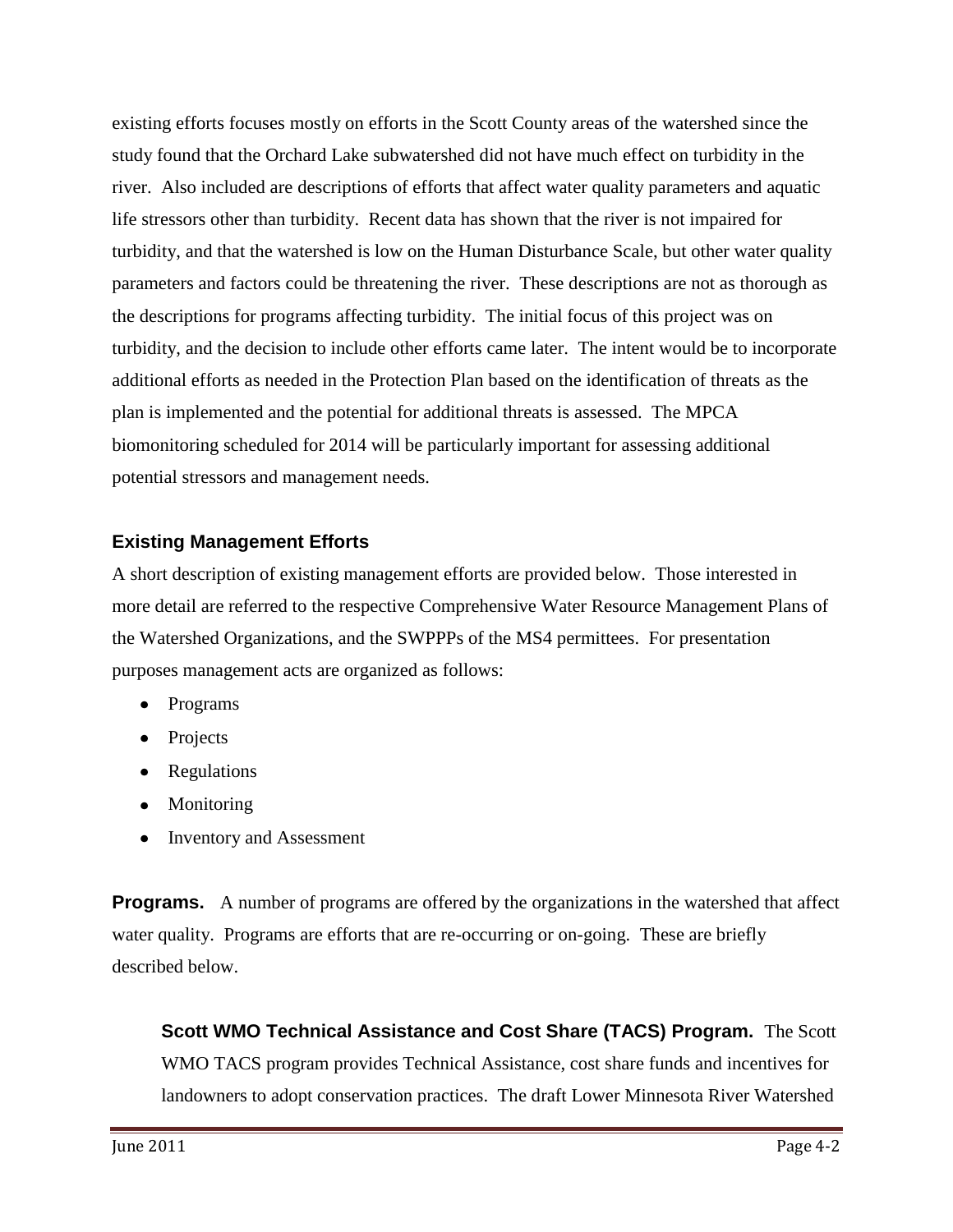District (LMRWD) Plan update also has a Cost Share Incentive Program that includes "Credit River Restoration Projects" estimated at \$10,000 per year for 5 years. Other programs such as the Natural Resource Conservation Service (NRCS), Environmental Quality Incentive Program (EQIP) and Conservation Reserve Program (CRP) are passively promoted.

Scott WMO program is on-going, but is generally passively promoted in the Credit River Watershed. There have been about  $\frac{1}{2}$  dozen projects over the last four years. These include stream bank stabilizations with private land owners along the creek, and several innovative projects with the Cities of Savage and Prior Lake involving Low Impact Development (LID) practices. The TACS program targeted riparian landowners and improvements in 2009. The LMRWD program is new.

**Targeted Projects/ Capital Improvement Programs.** The Scott WMO Plan and Local Water Plans by the Cities in the area have identified capital improvements for completion. The Lower Minnesota River Watershed District plan currently under revision will also identify capital improvements. The Scott WMO and the Cities routinely update their CIP list. Scott WMO does so every two years. New potential CIPs identified can be added.

The targeted projects/capital improvements identified in the Scott WMO Plan for the Credit River have all been completed in partnership with the City of Savage. These include: the Utica Ravine Stabilization and the  $133<sup>rd</sup>$  Street grade stabilization Figure 4-1.

**Education.** The Scott WMO has an education program and participates with other MS4 communities in the County (including those in the Credit River watershed) to promote water quality education through the joint Scott Clean Water Education Program (SCWEP). The Cities of Prior Lake and Savage, and Credit River and Spring Lake Townships are also part of the partnership. This partnership not only helps members satisfy MS4 public education and outreach efforts, it also provides targeted education and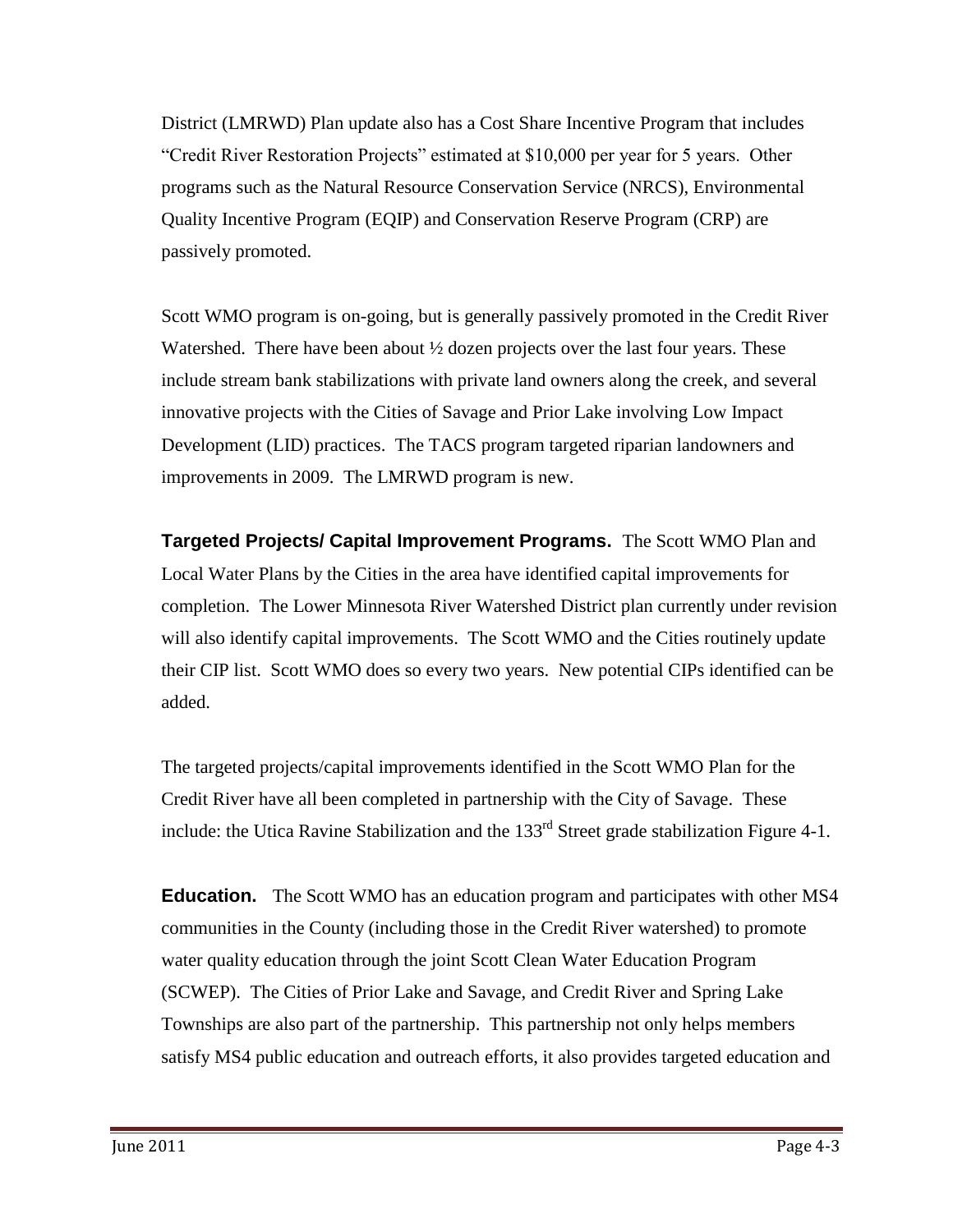

**Utica Ravine Before**



**Utica Ravine After**



**133rd Street Before 133rd Street After**

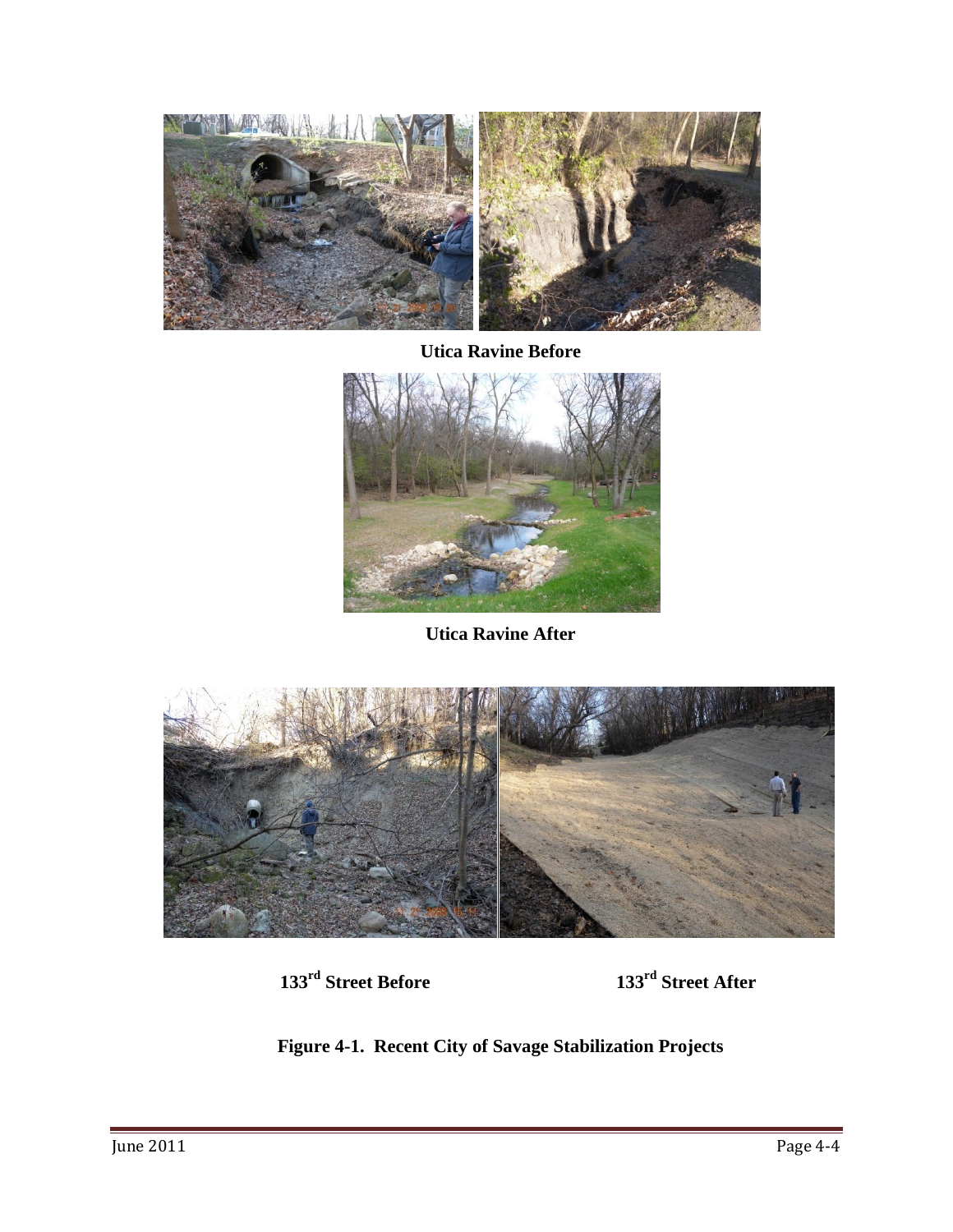information for TMDLs and particular problems. The draft LMRWD Plan also has education programming, but it will target Minnesota River issues. The Black Dog WMO also provides water quality/stormwater education.

One full time staff person to implement SCWEP is housed at the Scott SWCD. A contract is in place to continue the partnership through 2011. The Scott WMO together with the Scott SWCD is also hosting a series of rain garden workshops in 2011 patterned after the Blue Thumb program. Participants can receive a small cost share incentive for installing a rain garden through the TACS program.

**Scott County Household Hazardous Waste Facility.** Scott County operates a Household Hazardous Waste recycling facility located in the northeast corner of Spring Lake Township. The facility can accept items from residents that are flammable, corrosive, toxic, poisonous, or reactive such as: paint products, wood preservatives or bleaches, household chemicals, yard chemicals**,** automotive chemicals, adhesives and putties, aerosol spray products, fuels and solvents, and mercury. Appliances, electronics, tires are accepted for a small fee. Having an option for proper disposal of waste is designed to reduce discharge into the environment.

Currently operating hours are:

Wednesday: 12:00 noon to 6:00 p.m. Thursday: 12:00 noon to 4:00 p.m. Saturday: 8:00 a.m. to 12:00 noon

The facility should be operational into the foreseeable future although hours of operation and services provided may change from year to year.

**Natural Area Corridors.** The Credit River has been identified as a Natural Area Corridor in the Scott County 2030 Comprehensive Land Use Plan. Land in Natural Area Corridors is given a priority for participation in the Scott WMO TACS program (described above) and development is eligible for Public Values Incentives (described below under Regulations). These efforts are designed to promote green infrastructure, although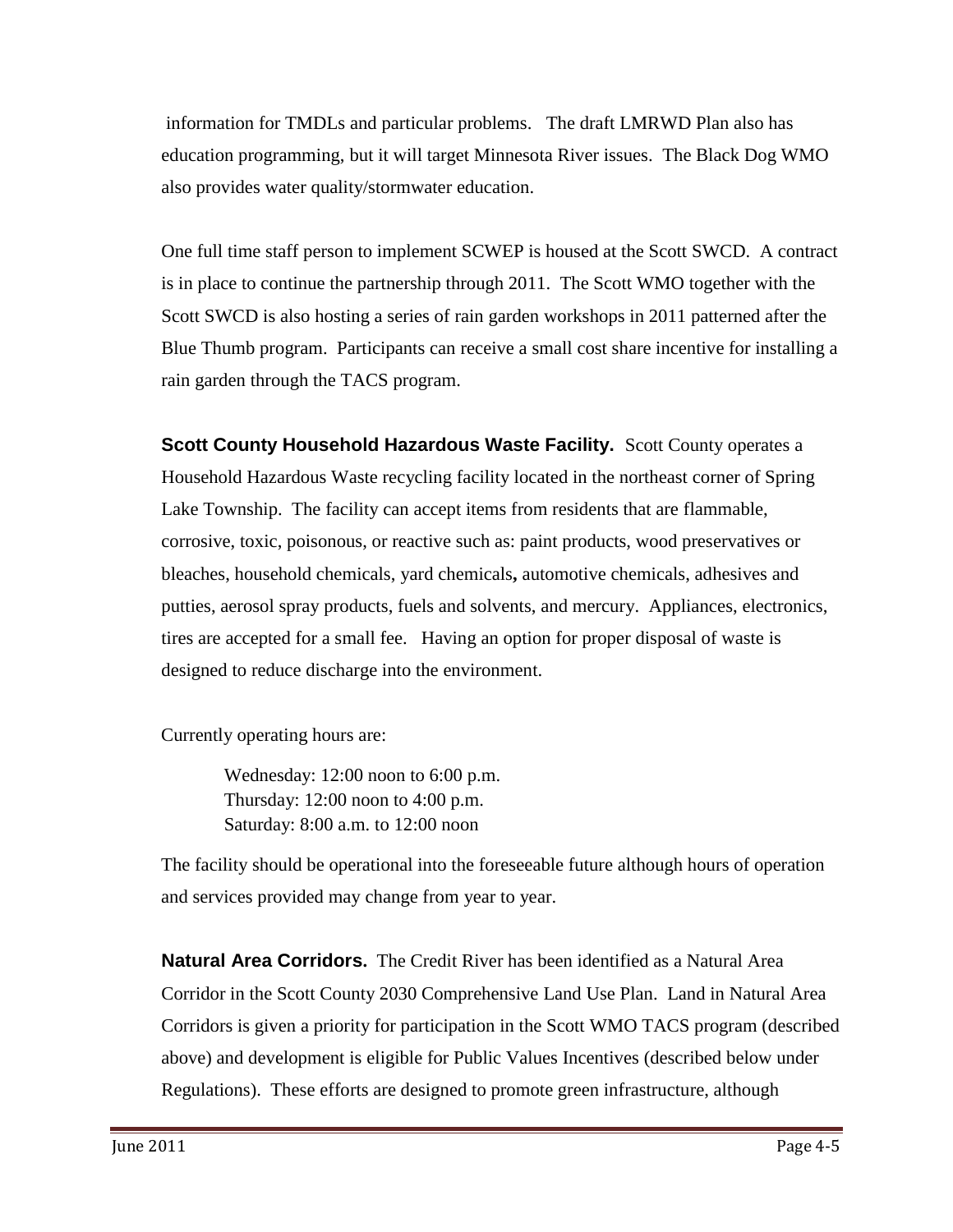participation is voluntary. Ordinances are in place allowing Public Value Incentives and the County has designed an approach for the management of easements.

**Municipal Stormwater Inspection and Maintenance Programs.** All three cities have on-going stormwater inspection and maintenance programs. When these programs identify problems or needs the cities may choose to upgrade if it is a priority, is feasible and has a benefit. The Scott WMO has an LGU cost share strategy to encourage projects with LGUs.

The Cities and the Scott WMO routinely update their CIP list. Scott WMO updates every two years. New potential CIPs identified can be added.

**Projects.** Projects are one time actions. They may be actions completed as part of a larger program – for example individual construction projects that are part of a Capital Improvement Program. A few completed and/or pending projects were identified and are discussed below.

**Subwatershed Assessment and Retrofit Project.** The Scott SWCD is working on a subwatershed assessment with the City of Savage to identify the most cost-effective urban BMPs that could be implemented in a retrofit fashion. The study is a dynamic document to guide the City on how to best spend funds allocated for stormwater improvements over time. The types of projects that can be constructed include pond modifications, bioretention systems, pavement reductions, new storage opportunities, etc. Funding may be available from the Clean Water Fund for implementation.

**City of Savage – Rain Garden Funds/Incentives.** The City of Savage has \$15,000 to promote rain gardens in 2011. This effort will be implemented together with the rain garden workshops and the Scott WMO TACS program.

**Orchard Lake Curly Leaf Pondweed Control.** City of Lakeville has been working on Curly Leaf Pondweed control in Orchard Lake for several years. The DNR is providing grant assistance. Reduction of Curly Leaf Pondweed may help control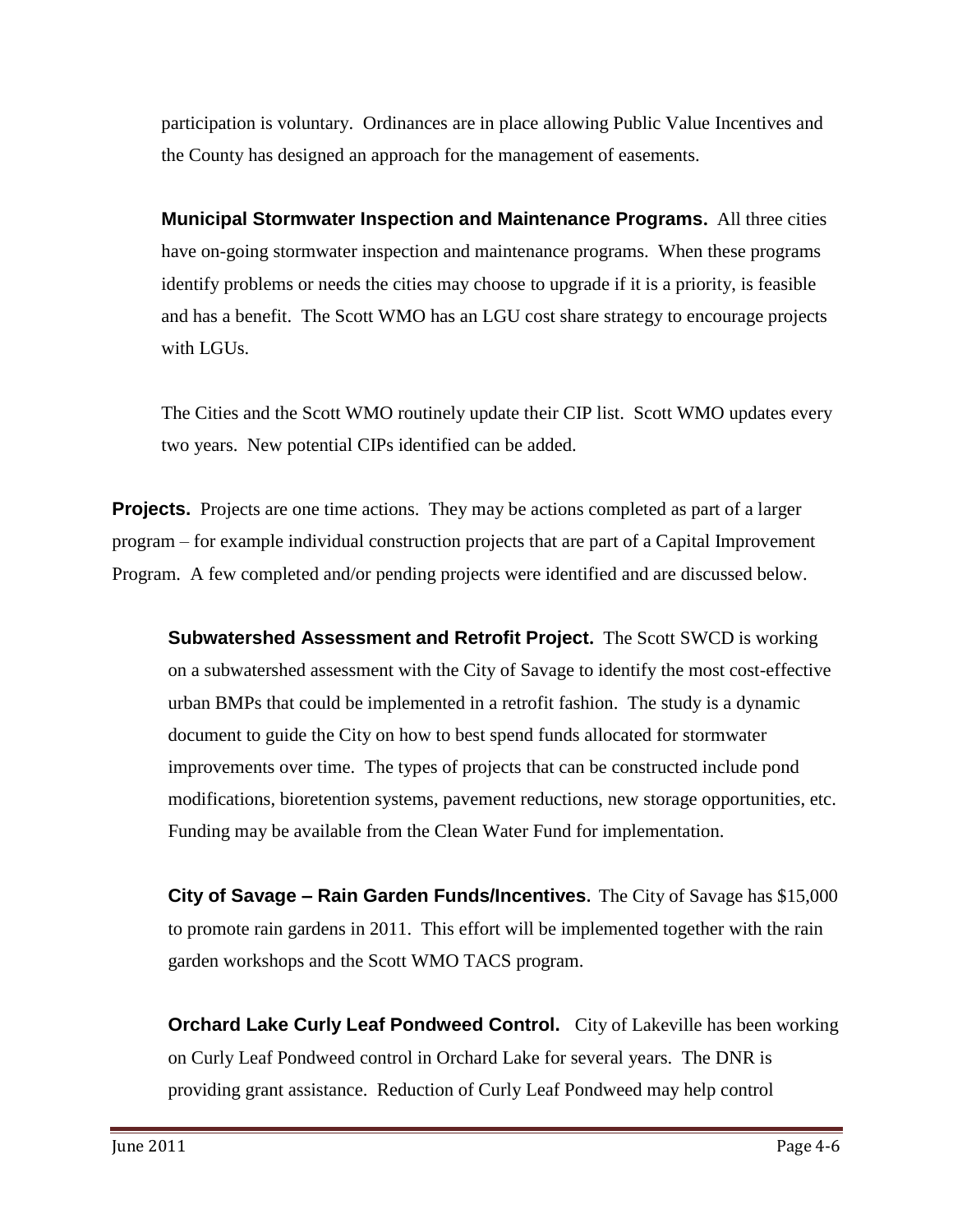phosphorus and reduce algae turbidity. The affect on the Credit River is not expected to be significant, but the effort contributes to the overall health of the watershed. The City has received DNR grant funding for the past two years, however, they were unable to complete treatments in 2010 due to plant conditions.

**Orchard Pond Aeration.** City of Lakeville is planning to aerate a pond that drains to Orchard Lake as a way of reducing phosphorus discharged to the lake. This is intended to reduce phosphorus in the lake and algae growth. There may be some reduction in algae turbidity. The affect on the Credit River is not expected to be significant, but the effort contributes to the overall health of the watershed.

**Geomorphic Study Potential Projects.** As part of the Geomorphic Study completed by the Scott WMO 48 potential projects that would improve the stability and help maintain the dynamic equilibrium of the river were identified. A number of property owners have been contacted where some of the projects were identified and some projects have been completed. The focus to date has been on those potential projects that would improve riparian vegetation in the urban area. Other projects (particularly some of the wetland restorations) have been identified as not feasible.

The Scott WMO is currently still following up with some property owners where contacts have been made. The LMRWD has identified the completion of those in their District in their draft Plan update.

**Regulations.** The following summarizes some of the regulations affecting stormwater and future development.

**Stormwater Standards for New and Redevelopment.** In general, Scott County and cities use five management approaches for new development that can be generalized as follows.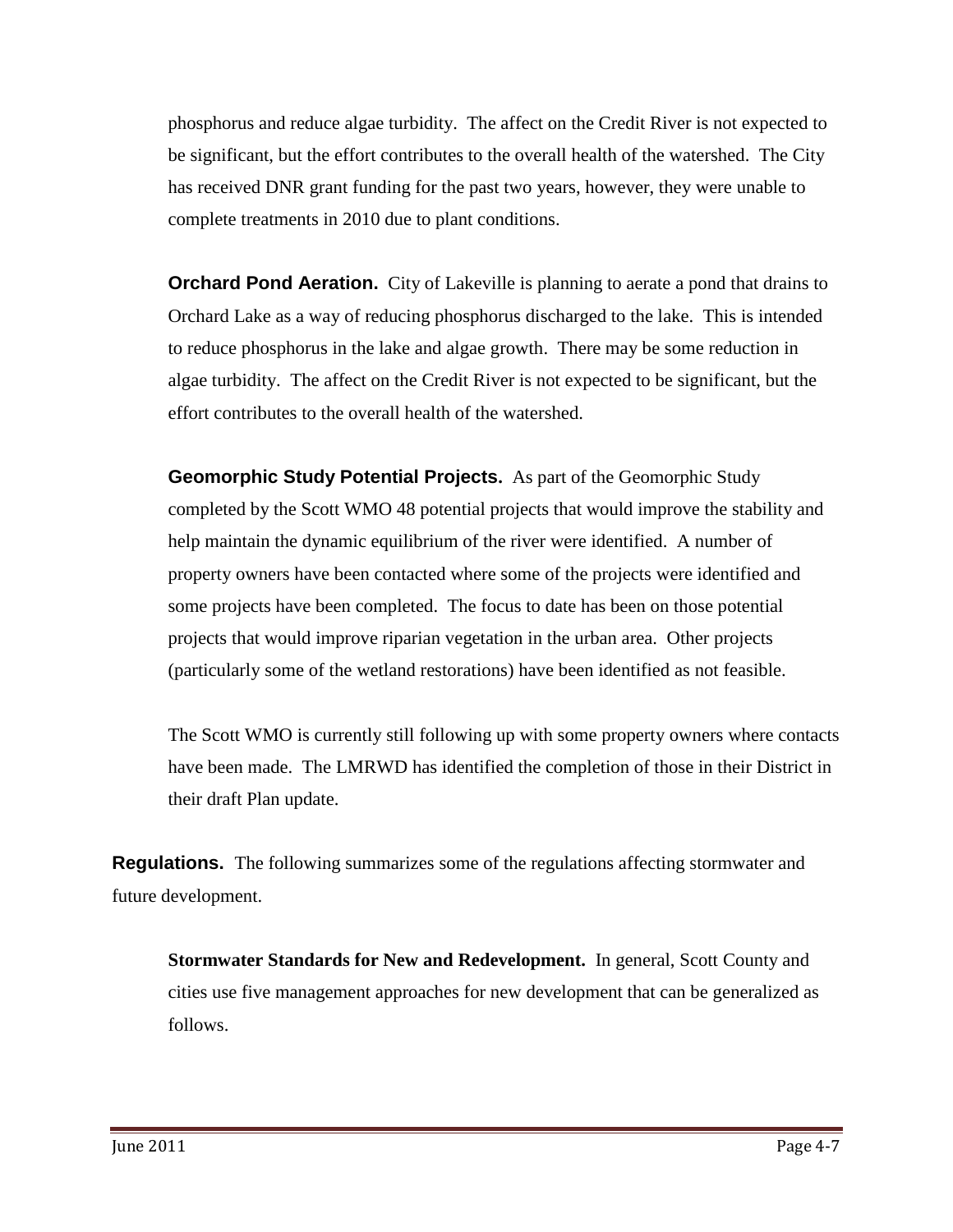- 1) All the Local Government Units (i.e., the county and the cities) require retention of  $\frac{1}{2}$  inch of surface water runoff from new impervious surfaces to mitigate the anticipated increases in runoff volume associated with new development.
- 2) All of the Local Government Units (LGUs) require some form of peak runoff rate control. For the cities in Scott County the requirement is that the peak runoff rates cannot exceed the peak rate that occurred under the pre-development land use. For the unincorporated areas of the County, the requirement is that the peak runoff rate cannot exceed the peak rate that occurred under pre-settlement land use.
- 3) All of the LGUs require some form of post construction water quality treatment, typically a water quality pond constructed in conformance with the MPCA specifications in the NPDES Construction General permit.
- 4) All of the LGUs require buffers adjacent to water courses and wetlands. The County and the Cities of Savage and Prior Lake have requirements equivalent to the Scott WMO, which requires wetland buffer widths from 25 to 65 feet (depending on wetland quality) and watercourse buffer widths of 30 feet.
- 5) All of the LGUs have construction erosion control programs to control erosion during construction.

All requirements under the current Scott WMO Plan are in County ordinance and are being applied. Other Local Units of Government are required to update their Local Water Plans to include the new WMO requirements by the end of May 2011, and will then have 180 days to begin implementation. However, new WMO requirements are largely the same as they were under the previous WMO Plan, the biggest exceptions being the need for a buffer adjacent to waterways such as the Credit River. The Cities of Savage and Prior Lake have Local Water Plans approved as equivalent under previous Scott WMO Plan. Thus, cities are largely implementing the standards.

Scott County, the Cities of Savage, Prior Lake, Lakeville, and Credit River Township all have Construction Erosion Control programs for development. Scott County and Credit River Township use the Scott SWCD to complete inspections.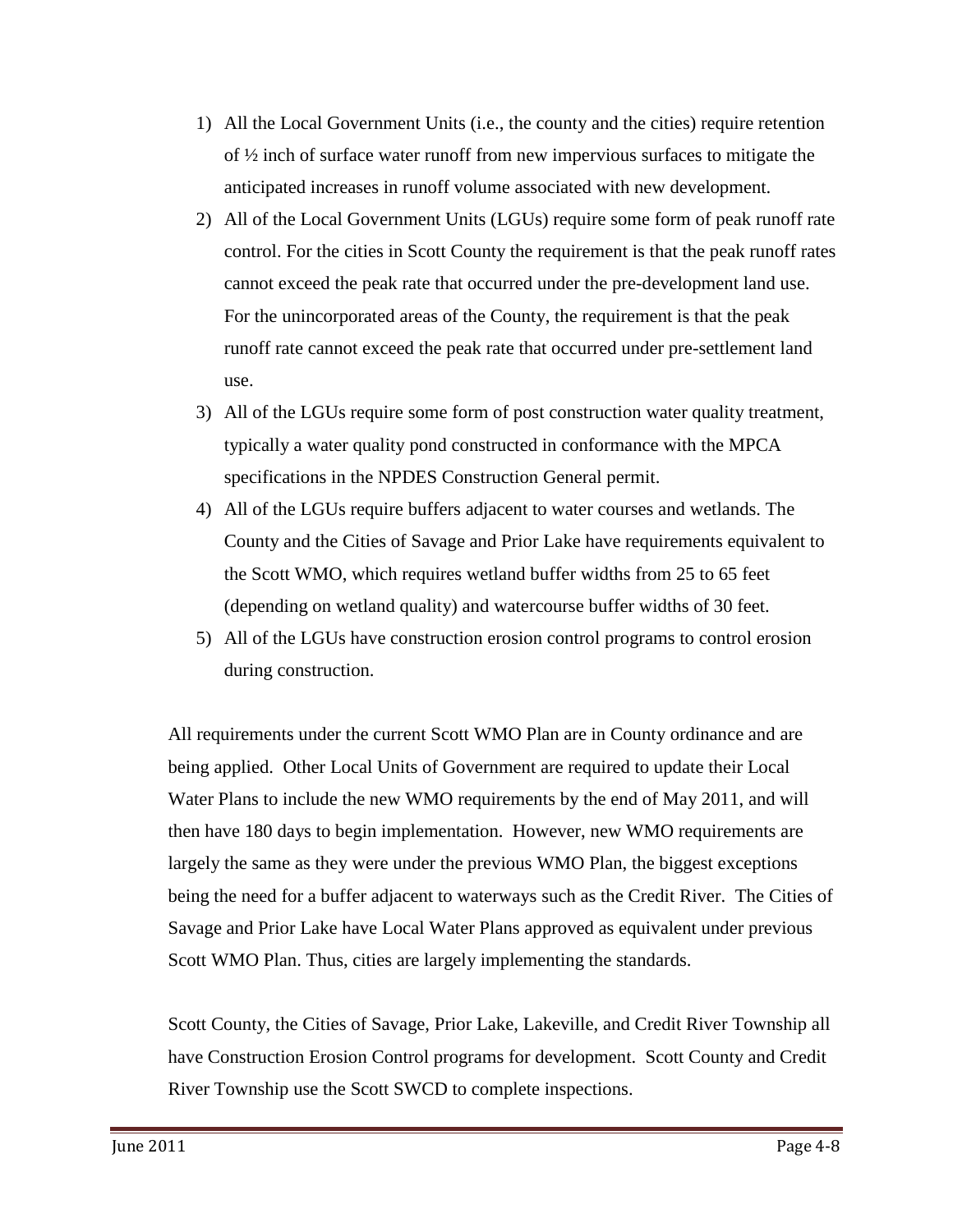**MS4 NPDES Permits.** The entire Credit River watershed is covered by Municipal Separate Storm Sewer System (MS4) communities with Stormwater Pollution Prevention Plans (SWPPPs) under the Clean Water Act National Pollution Discharge Elimination System (NPDES) program, except the southernmost part of the watershed in New Market Township.

Scott County, the Cities of Savage, Prior Lake, and Lakeville; and Credit River and Spring Lake Townships all have MS4 permits and SWPPPs. The three cities also have nondegradation plans. Implementation of the SWPPPs is on-going and the MS4s in Scott County work together to implement a joint education program called the Scott Clean Water Education Program (described above under Programs). The current general permit under which the communities are operating expires May 31, 2011. A new general permit is not expected to be produced by the MPCA until the end of 2011.

**Land Use Planning.** The Cities of Savage, Prior Lake and Lakeville, and the County have recently completed Comprehensive Land Use Plan Updates. Scott County portions of the watershed are guided as "urban expansion" and "rural residential". "Urban expansion" is guided for 40 acre lots with the expectation that the area would not be annexed or served by public utilities until after 2030. "Rural residential" is 2.5 acre lots, although clustering and community septic systems can be used allowing smaller lots.

County ordinances are in place for the zoning, and a Detailed Area Plan has been completed identifying the infrastructure needs for developing at rural residential densities of 2.5 acre lots.

**Development Incentives.** Scott County has Public Value Incentives for development in the rural residential areas to promote Planned Urban Developments that incorporate attributes that benefit the public. In exchange for incorporation of these attributes, incentives such as extra density of a few lots can be considered. Specific Public Values that may help protect the Credit River include preserving land in Natural Area Corridors,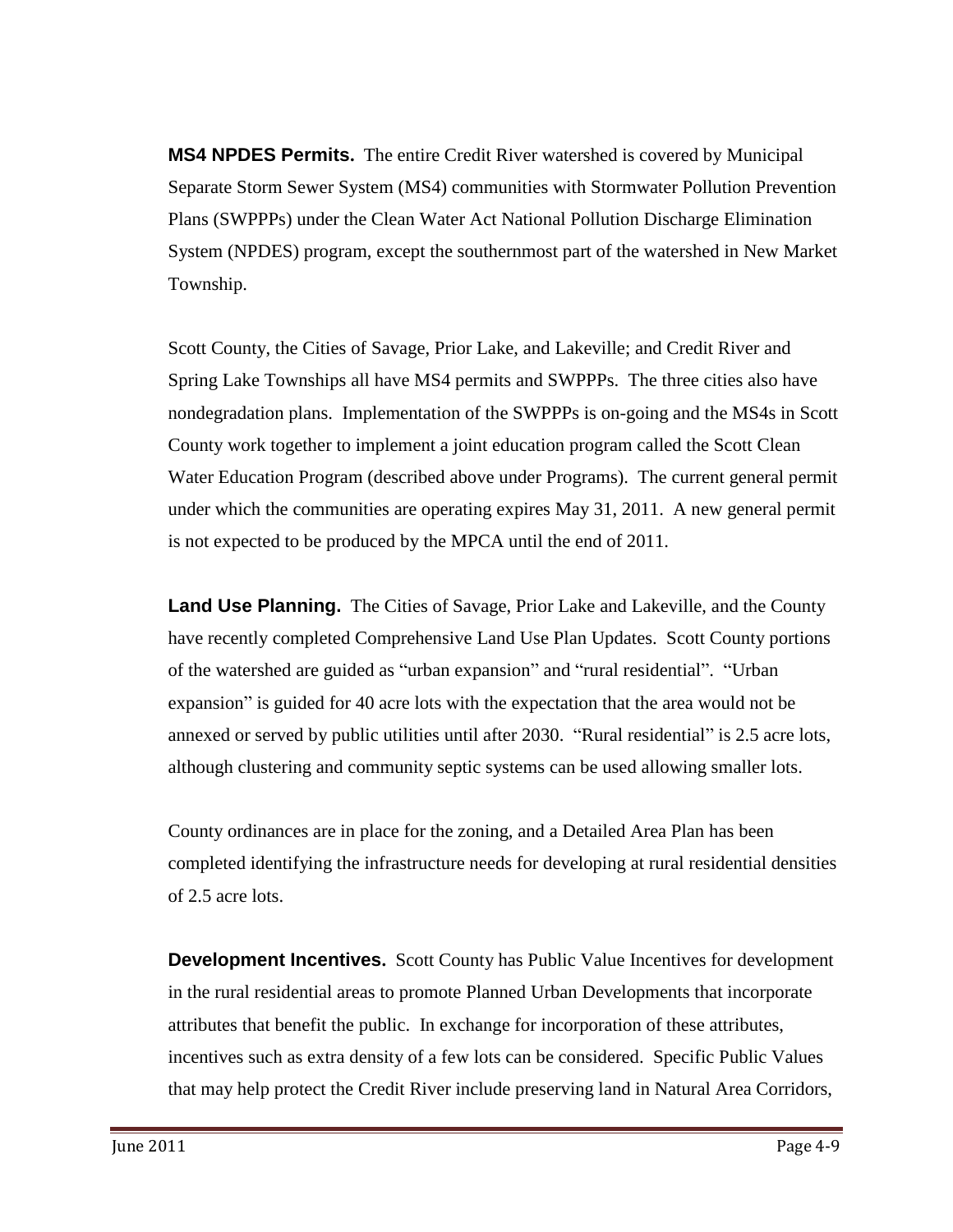dedicating parkland, restoring wetlands, dedicating lands for regional stormwater facilities, or using Low Impact Development practices. Enabling ordinances have been written and adopted.

**Spring Lake Township LID Requirements.** Spring Lake Township has developed requirements for new development in addition to the County's and Scott WMO's stormwater management standards. These include the requirements to use Low Impact Development practices. The Township has written the necessary ordinances.

**Cleary Lake TMDL.** Cleary Lake is considered water quality impaired due to excessive nutrients. This means that a Total Maximum Daily Load (TMDL) study is required to determine the necessary phosphorus load reduction to achieve the standard. This may affect MS4 stormwater permits, and improve the quality of discharges from the lake to the Credit River. The TMDL study is scheduled to start in 2014 and be complete by 2018.

**Hobby Farm Requirements.** Farm program participants are required to have a conservation plan on any fields containing highly erodible land. Currently Scott County code regarding maximum animal unit (AU) densities states that parcels less than 40 acres in size need to have 2 productive acres of land for the first animal unit and one productive acre for each animal unit thereafter. Landowners may exceed maximum AU densities by obtaining an administrative permit with approved management practices and subject to annual review if necessary. MPCA rules chapter 7020 and 7053 regulate animal waste pollution to waters of the state through proper management of manure storage and handling. MN Extension service has small landowner information publications and occasionally workshops for education and outreach. Applicable USDA, MPCA and Scott County requirements are administered by Scott SWCD and NRCS staff. Scott SWCD and MN extension service provide technical assistance to educate hobby farm owners.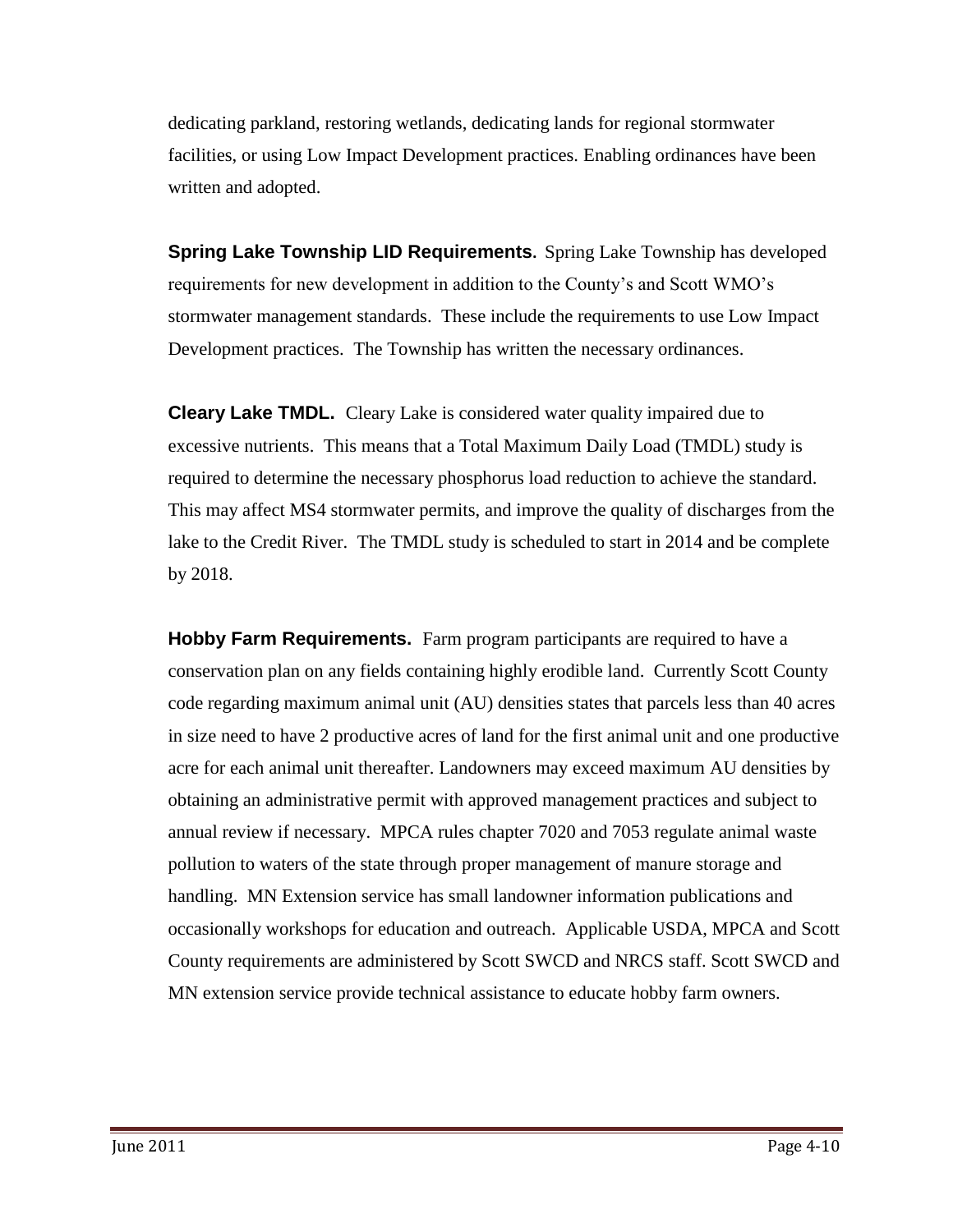**Monitoring.** Monitoring is a necessary part of protecting water bodies since it provides the basis for assessing trends and identifying and taking corrective actions. The following summarizes known monitoring efforts in the watershed.

# **Metropolitan Council Environmental Services (MCES) Outlet Monitoring.**

MCES operates a monitoring station at RM0.9 where data on flow and a number of water quality parameters is collected. MCES also collects information on macroinvertebrates. Water quality monitoring at RM0.9 is expected to remain in place. Macroinvertebrate monitoring was completed 2004 through 2009, however samples have been analyzed from 2004-2007 at this time. There is a need to find a funding source to help with analysis. MCES plans to keep collecting samples.

**Lakes.** Orchard Lake is monitored annually through the MCES Citizen Assisted Monitoring Program (CAMP). Cleary Lake and other Lakes in the Murphy Harahan Regional Park are monitored by the Three Rivers Park District. Markley Lake is not monitored, but is land locked and does not discharge.

**MPCA Intensive Watershed Monitoring (IWM).** MPCA is scheduled to complete its monitoring program for the Lower Minnesota River Watershed in 2014, and then on 10 year cycles. Monitoring of the Credit River is expected to be part of this effort. This monitoring is for Aquatic Life, Aquatic Recreation and Aquatic Consumption and includes biological sampling (macorinvertebrates, fish and habitat).

**Well Water Level Monitoring.** The Department of Natural Resources coordinates a water level monitoring network. Discussions with Michael McDonald who Administers the program found that there is currently one monitoring well in the watershed. There were additional limited time sites historically, and the DNR also gets water level information from the appropriators in the area (i.e., from wells operated by the cities in the area).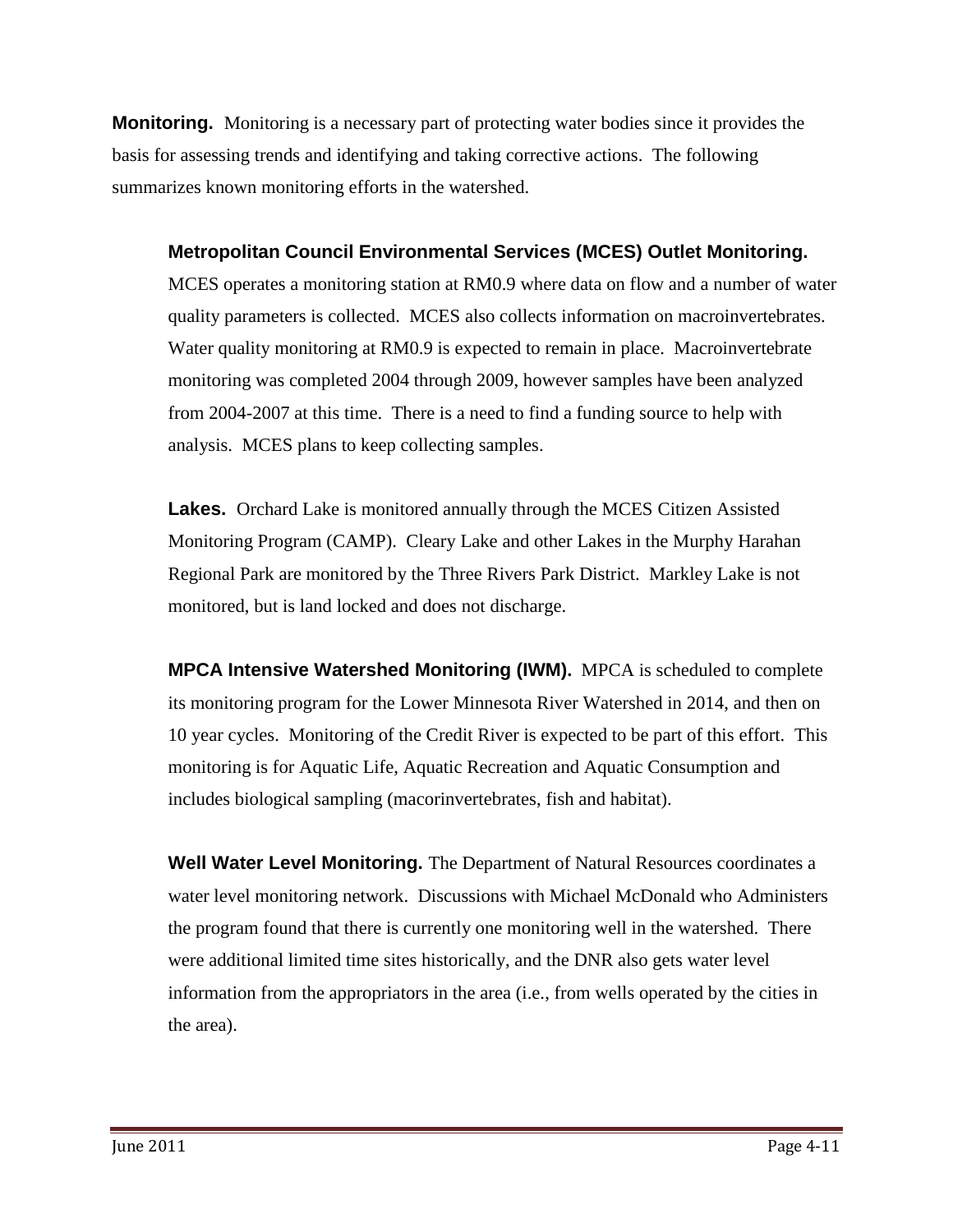**Inventory and Assessment.** This management element includes efforts to convert data into information, the collection of physical inventory information, assessing trends, and other forms of assessing progress and learning to adapt.

**Water Quality Trend Analysis.** On-going or periodic assessment of water quality trends is important for a protection program in order to have early detection of trends and have a basis for making adaptive management decisions. Metropolitan Council has not completed a trend analysis of the data at the RM0.9 site, but is currently completing such an analysis with publication of results expected in 2011. They expect to do additional trend analyses on a periodic basis, on a 10 year cycle at a minimum.

**Water Quality Data Assessments.** The Metropolitan Council assesses and publishes the CAMP Lake monitoring data annually. Three Rivers Parks also assesses their lake monitoring data annually and provides summary reports to local WMOs to publish on their websites.

The Metropolitan Council provides some level of data assessment and calculates loads annually for their stream sites. The MPCA evaluates available stream data for impairments every other year as part of their biannual impaired waters listing (303d) review.

MPCA will assess the data they collect as part of the Lower Minnesota River Basin monitoring effort in the years immediately following data collection. Results will be disseminated through reports and publications of the MPCA. The first monitoring cycle by the MPCA is scheduled for 2014. Data analysis is expected to be completed in 2015 and 2016, and then on 10 year cycles.

**Observation of Sediment Delta Formation.** The Lower Minnesota River Watershed District receives reports and observes sediment delta formation where the Credit River discharges to the Minnesota River.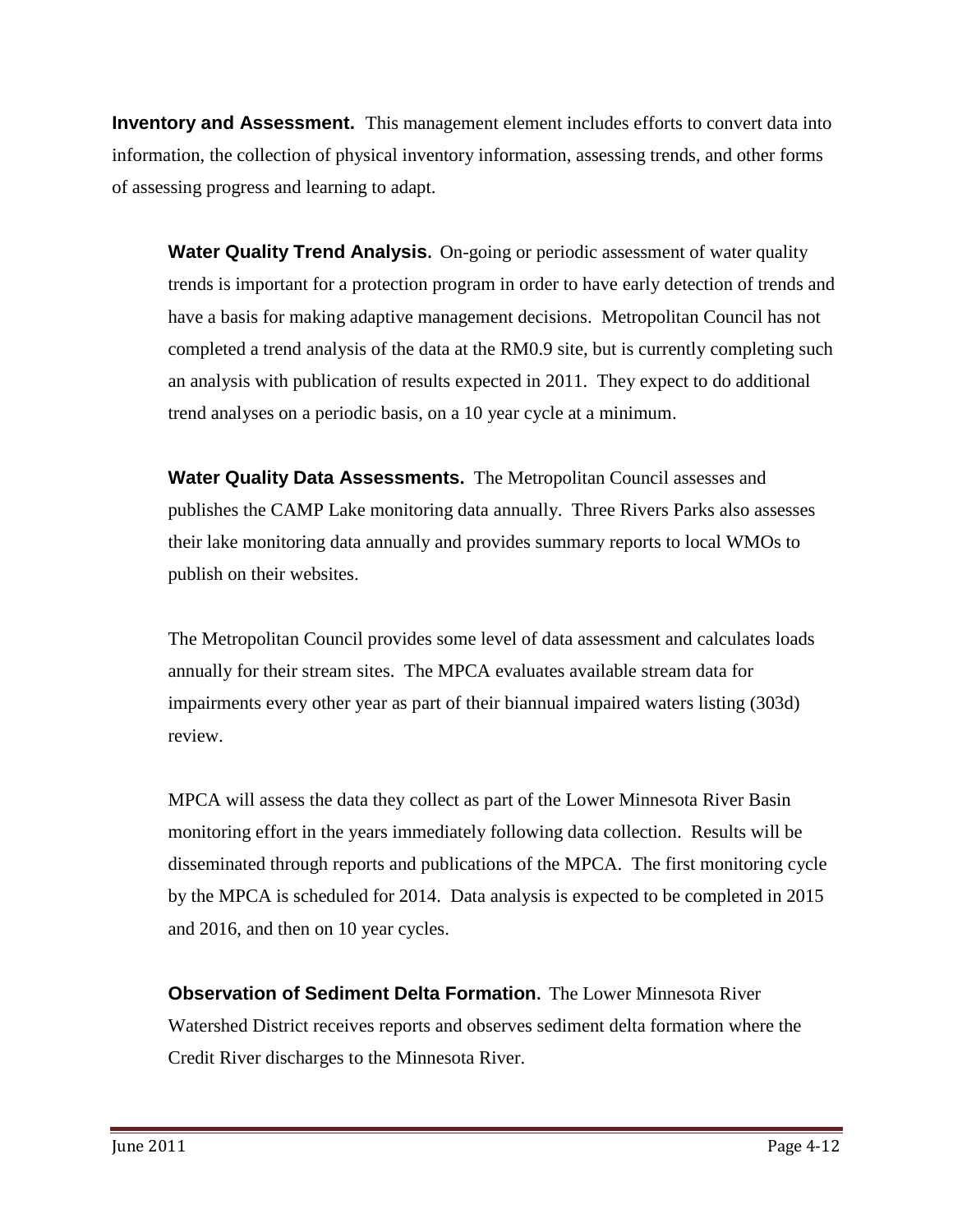**Groundwater Assessment and Planning.** The Scott County Groundwater Management Plan expired in 2009. Efforts in the old plan were voluntary. Recent studies have shown that projected development will negatively affect the baseflow of the river. Cities are currently assessing whether they can work together more through cross connections to maintain supply. Scott WMO is planning a well sampling effort to screen for pesticides and nitrates in the unincorporated areas. This effort is scheduled for the summer of 2011.

The County is assessing whether to complete a new plan. To make that decision the County is waiting for the results of the study by the cities and the rural well pesticide screening. It is expected that these studies will be complete early summer of 2011, with the County anticipating on revisiting the planning process in the fall of 2011.

**Minnesota Land Cover Classification System Update.** The Minnesota Land Cover Classification System (MLCCS) inventory completed by the County provides an important tool for managing natural systems and the Natural Areas Corridor. The current inventory for the unincorporated areas of the watershed was completed in 2007. The Scott WMO is planning to update portions of the inventory in 2013. It is uncertain whether the update planned for 2013 will focus on the Credit River watershed or other portions of the Scott WMO. Priority areas will be determined early 2013.

**Plan Progress Tracking and Review.** Scott WMO has metrics for measuring implementation of the Scott WMO Plan that are assessed and reported on in the WMO Annual Report. The Scott WMO Plan was recently amended to add the Credit River Protection Plan as an implementation strategy. The draft Lower Minnesota River Watershed District Plan includes similar metrics.

# **Assessment of Future Conditions**

The SWAT model was used to assess future runoff and total suspended solids loads and concentrations under expected 2030 land use conditions.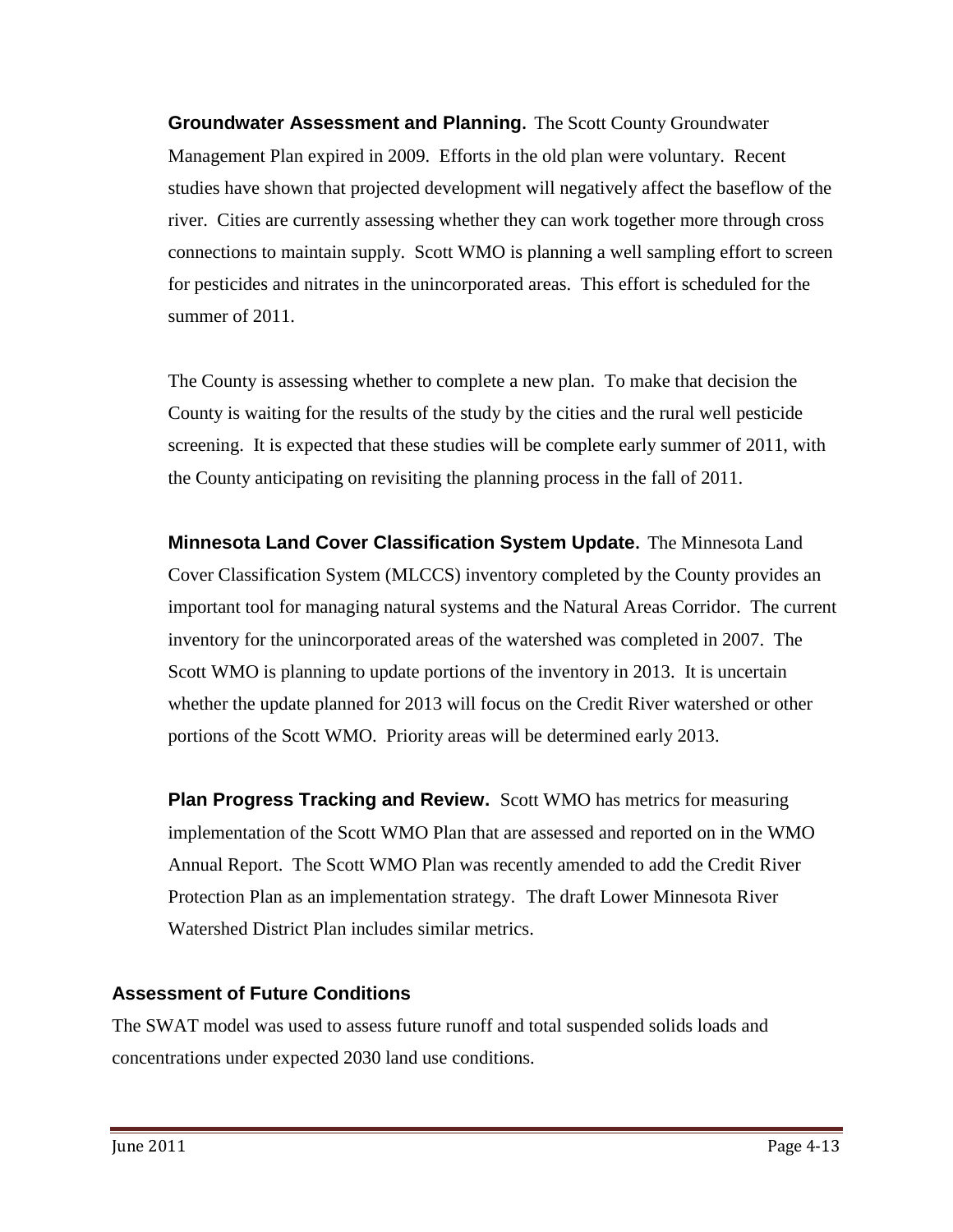To simulate future development conditions for the Credit River Watershed, the projected 2030 land use map was incorporated into the original model developed using the 2002 land cover map. A new 2030 land use map was created by MCES using the Scott County 2030 land use map for the unincorporated areas and the Metropolitan Council 2030 land use map for the incorporated areas (see Appendix C for details).

The Metropolitan Council 2030 land use map was developed specifically for use in SWAT modeling. The urban areas of the watershed located in Dakota County are not included in the map. These areas include portions of the Cities of Burnsville and Lakeville, preserved regional parks, forests or wetlands. It was assumed that the differences between the 2002 and 2030 land use conditions would be marginal for those areas. Therefore, the 2002 land cover map, which was used for model development, was used for the portions of the watershed not defined by the Council's 2030 map. According to the Scott County 2030 planned land use map, all rural areas in the Credit River Watershed will be used either as urban expansion or as low density rural residential area in 2030. The boundary of these areas was defined using the Scott County 2030 planned land cover map.

New databases for the new urban and rural residential land uses in the 2030 map were also created in the SWAT model for simulations. Based on inputs received from the Scott County staff, the land covers for all rural residential area were simulated as switch grass, except for a small portion of the existing rural residential areas in the Metropolitan Council's 2002 map, which were simulated at various residential densities following the 2002 model. Switch grass was used as land cover for rural residential areas to reflect the low residential densities planned for the rural residential areas in the County. The rural residential medium and high densities and commercial land uses account for a very minimal amount of land cover. These land uses were eventually excluded by SWAT in model setup.

Representing the rural residential development as switch grass will underestimate runoff and TSS generated from this land use, since there will be impervious surfaces such as roads, driveways and rooftops associated with the rural residential development. This needs to be considered when interpreting the modeling results.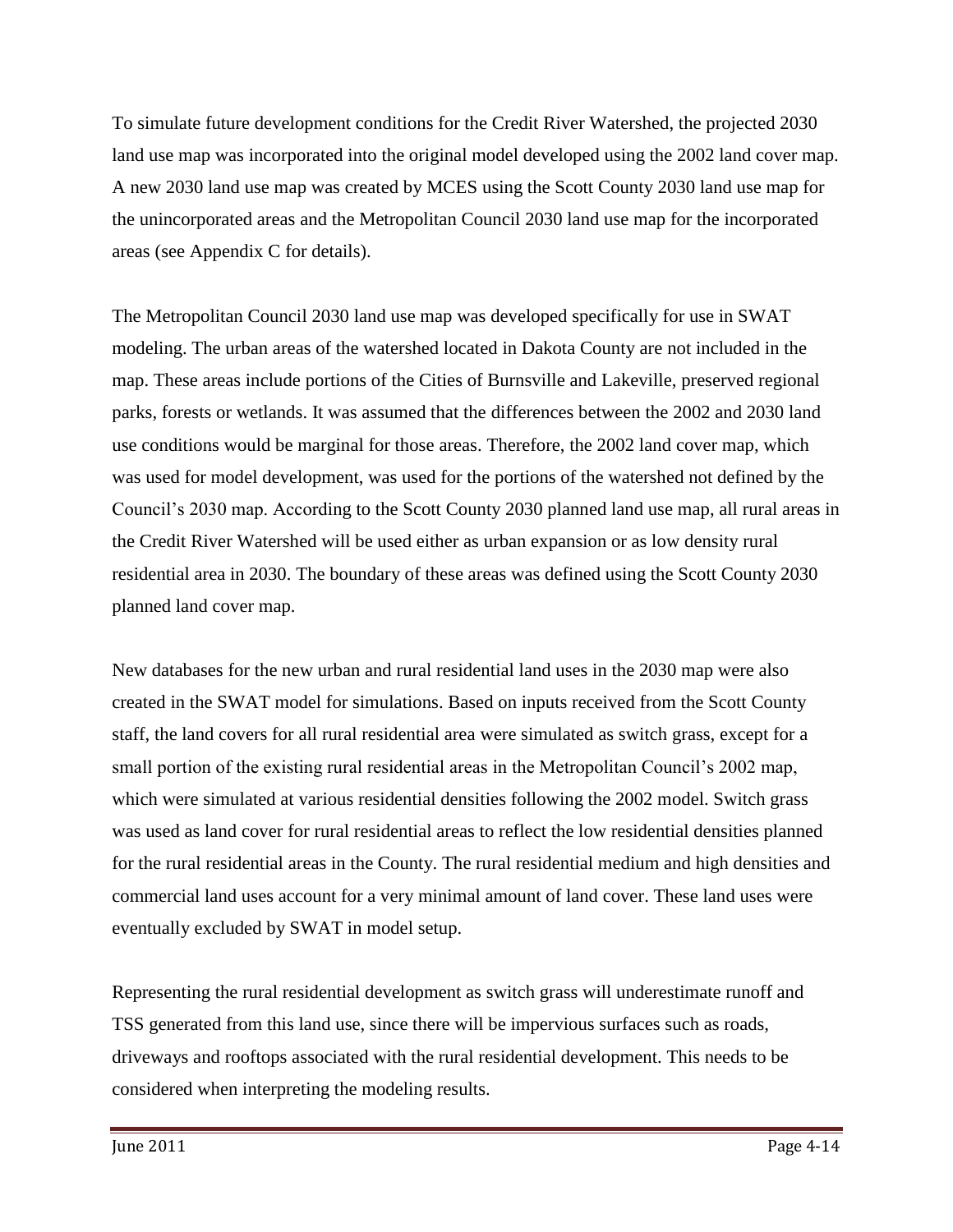In the end, a new SWAT model based on the calibrated 2002 model was built for the Credit River Watershed using the developed 2030 land use map. Except for the land use information, the 2030 model has the same inputs and parameters as 2002 model. For scenario assessments, the model was run using precipitation records from 1997 - 2008.

According to SWAT delineation based on the created 2030 land use map, there will be about 6,540 acres of new development in the Credit River Watershed by 2030. Total urban and rural residential area in the watershed will be 8,700 acres (18 percent increase) and 10,700 acres (94 percent increase) respectively. Agricultural land uses will be eliminated in urban and rural areas in 2030 except for in the urban expansion area, which has about 1,650 acres of agricultural land use and is not expected to be developed by 2030. Forests will be reduced by 34 percent to 4,440 acres and pasture lands will be reduced by 26 percent to 1,550 acres. Wetlands and lakes are preserved and therefore have minimal changes. Figure 4-2 shows a comparison of land uses between 2002 and 2030 conditions.

Urban and rural residential land uses will be the dominant land uses in the watershed in 2030, accounting for 28 percent and 35 percent of the total watershed area respectively (Figure 4-3). The remaining land uses will be forests (15 percent), wetlands (11 percent), agriculture (5 percent), water (3 percent), and pasture (3 percent).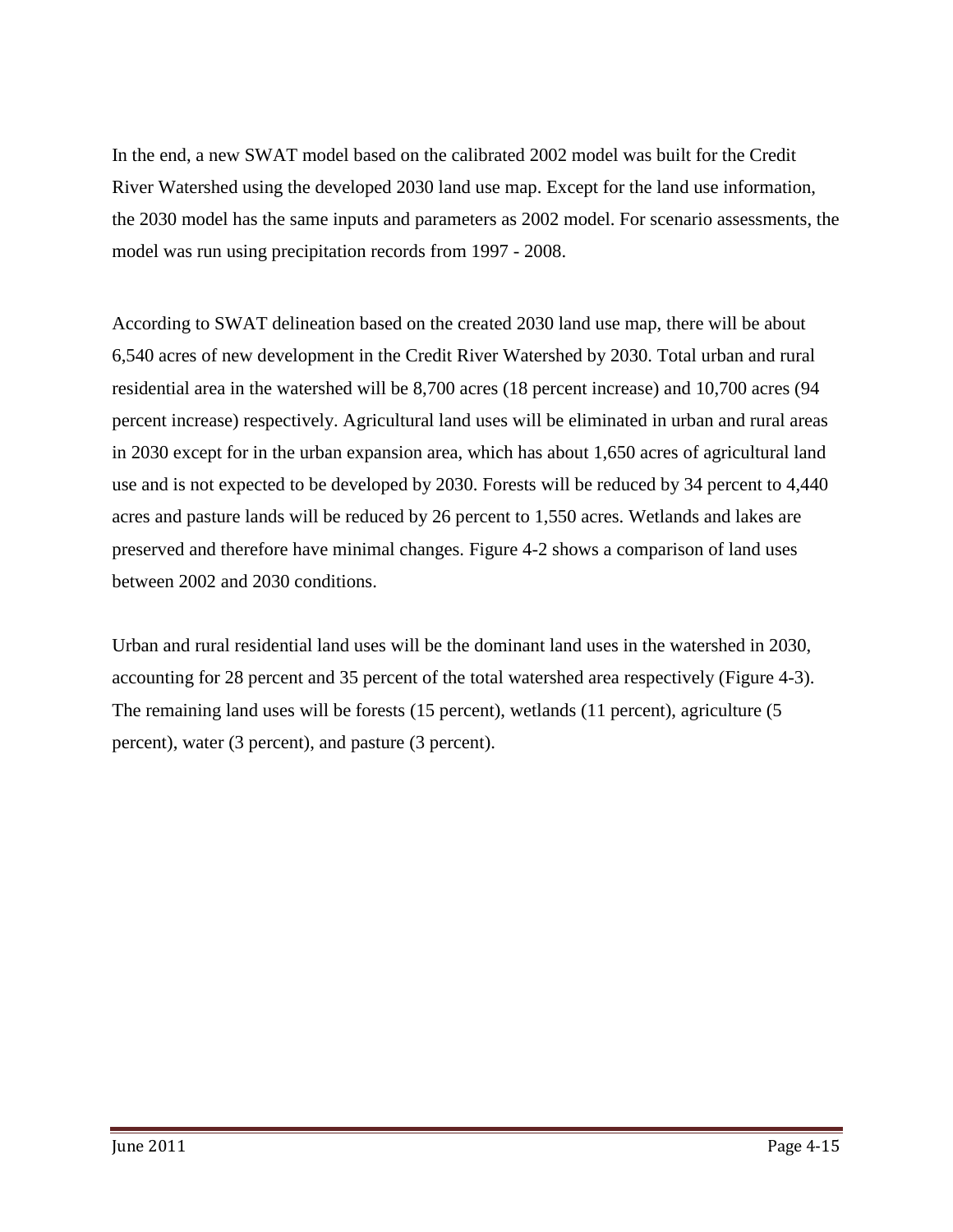

**Figure 4-2. Comparison of Land Uses between 2002 and 2030**



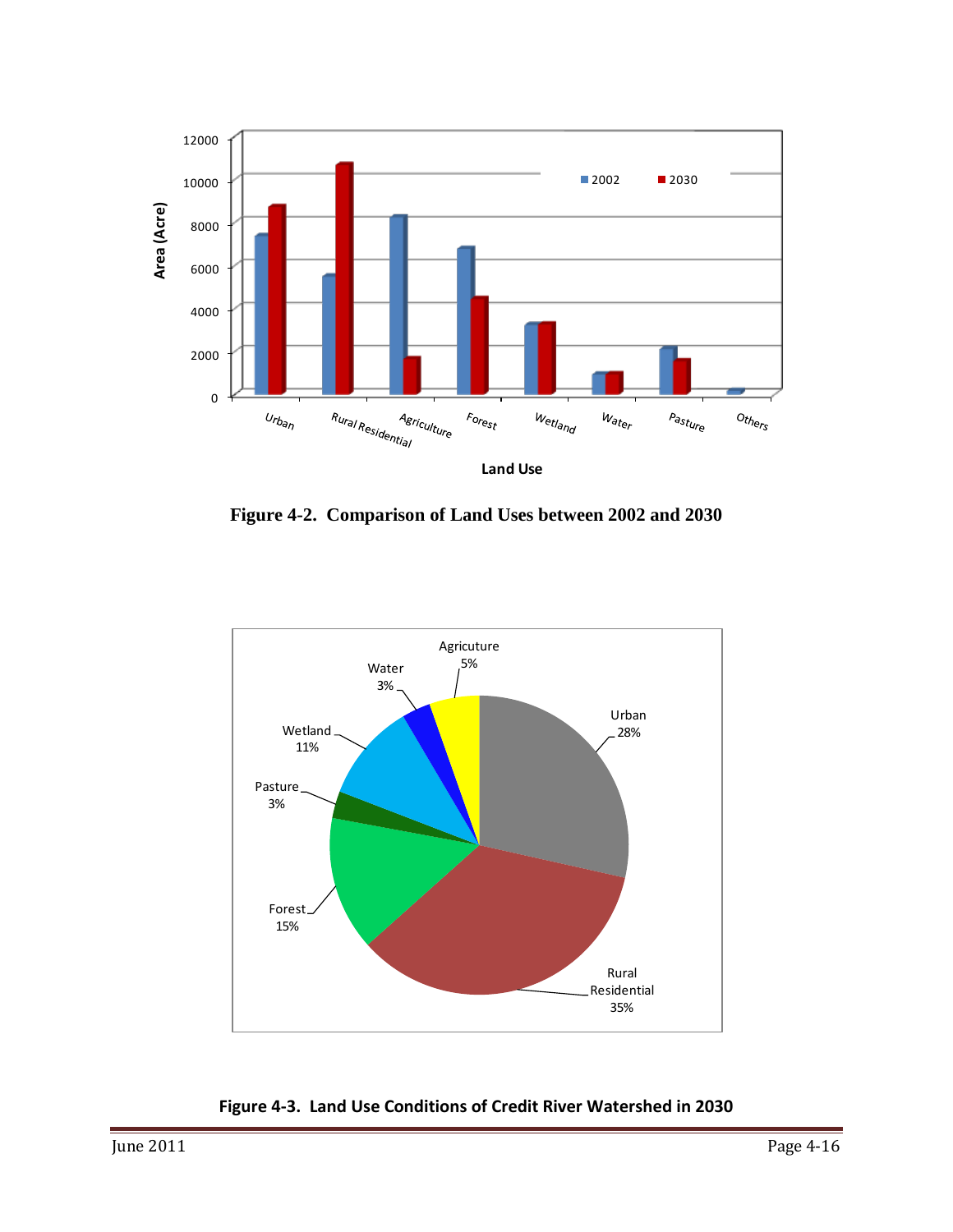Figure 4-4 breaks down the 2030 urban and new rural residential areas by densities for existing and new development. In the urban and new rural residential areas in 2030, 45 percent will be urban and 55 percent will be rural residential. New development will account for 51 percent of the total urban and new rural residential areas. Of the new development area only about 20 percent will be urban and 80 percent of it will be rural residential.



**Figure 4-4. Urban and Rural Residential Land Uses in 2030**

Figures 4-5 and 4-6 present annual flow rates and TSS loads for 2002 and 2030 land use conditions without runoff or water quality controls. The results were simulated at the watershed outlet using the 2002 and 2030 land use models and precipitation records from 1997 - 2008. Comparisons between the two models show that the average flow rate at the watershed outlet will increase about 6 percent from 2002 to 2030 if the projected new development occurs without runoff volume control standards. Increased flow from new development not only brings more TSS from runoff from upland, but also leads to a potential increase in bank erosion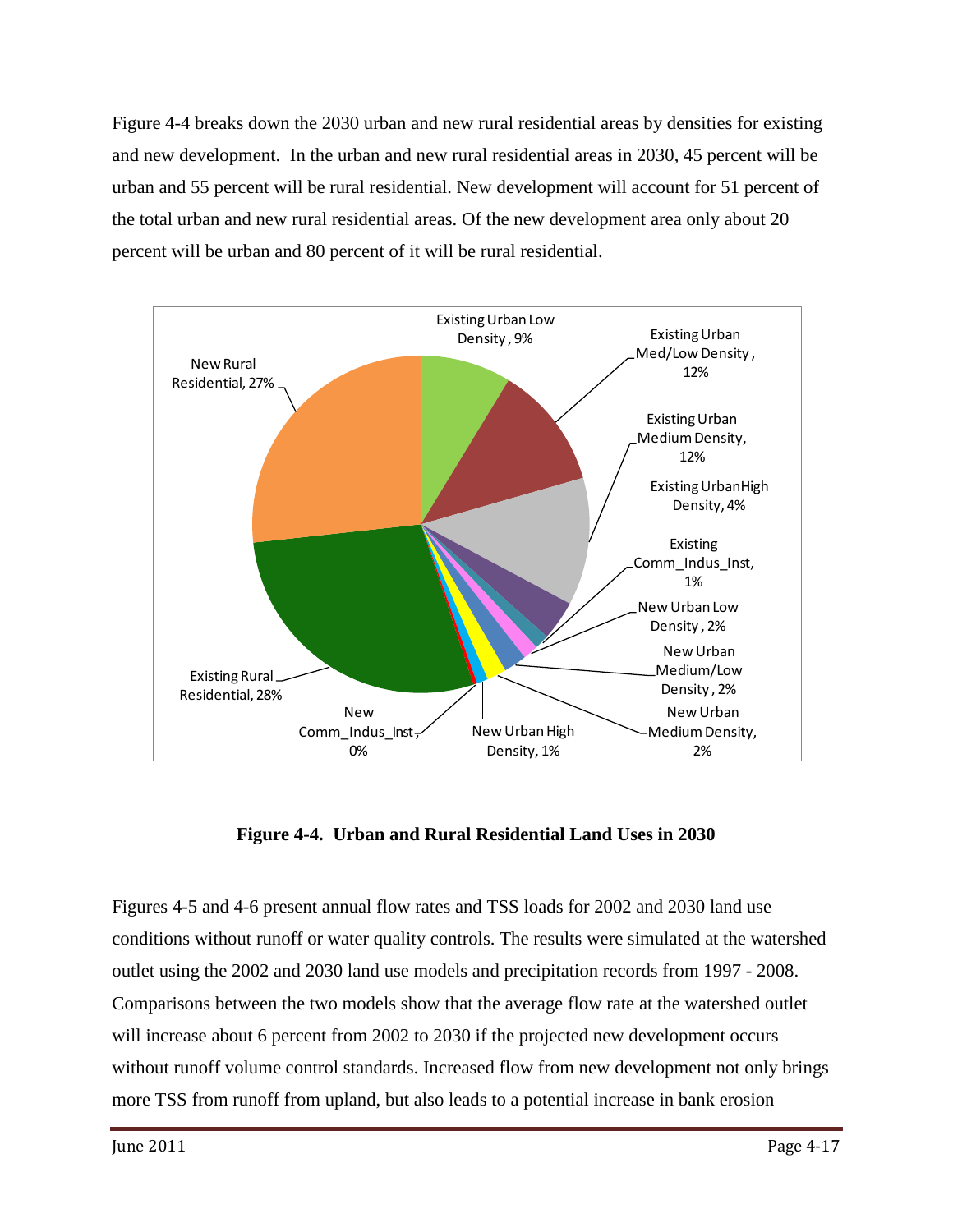downstream. As a result, the TSS load in the watershed will likely increase by 10 percent. Relatively larger increases in flow and TSS load were simulated for 1997, 2000, 2002, 2004 and 2008, probably due to the relatively high precipitation totals in those years. Without application of the County's storm water standard, average flow rate and TSS load from new development were predicted to increase only slightly, even though the extent of new urban area is projected to increase by 18 percent and rural residential by 94 percent.



Year

**Figure 4-5. Comparison of Flow Rates between 2002 and 2030 Land Use Conditions**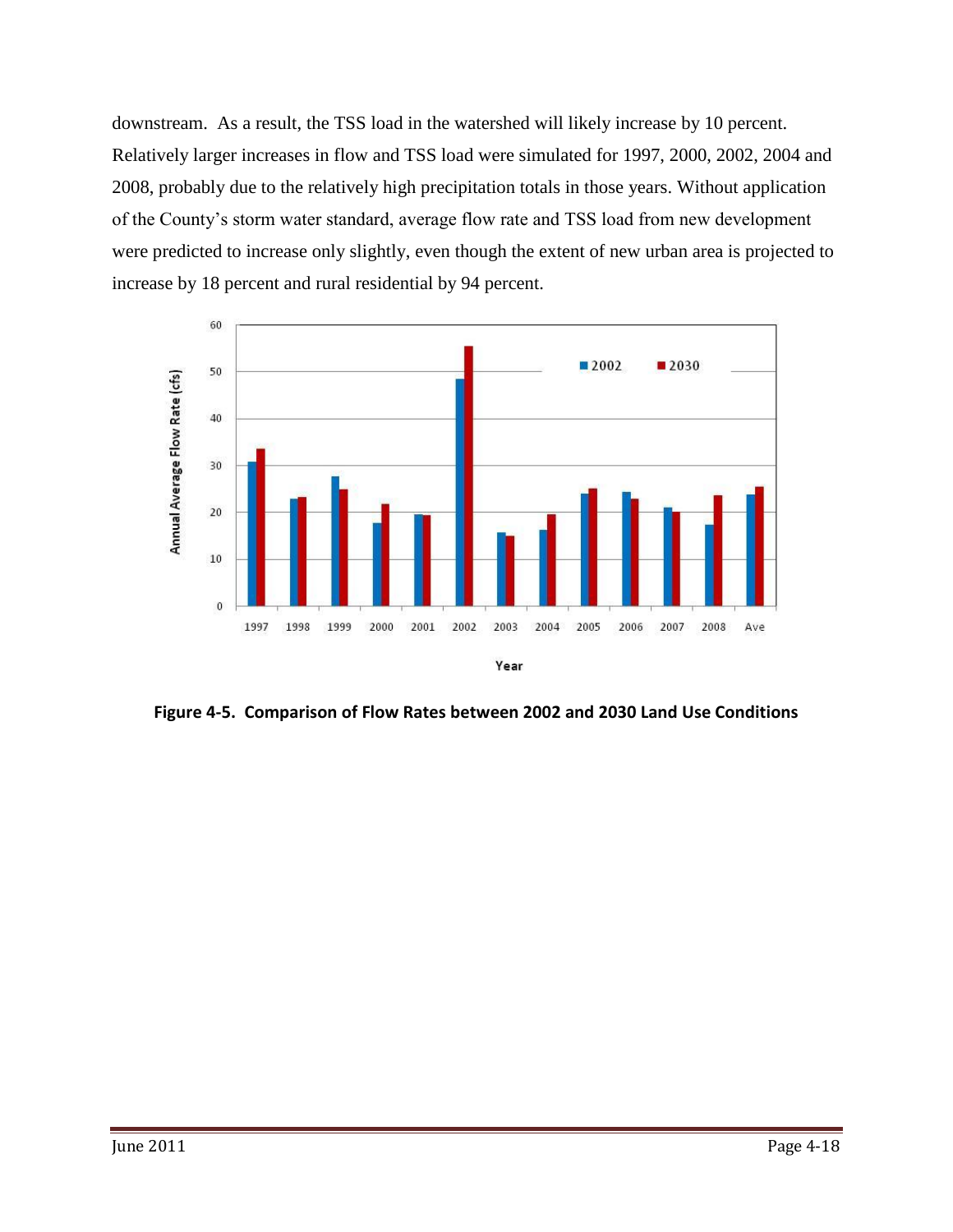

**Figure 4-6. Comparison of TSS Loads between 2002 and 2030 Land Use Conditions** 

# **Assessment of Existing Stormwater Controls**

The future conditions SWAT model was used to assess the effectiveness of local stormwater standards. This study was different from most SWAT modeling studies, which tend to focus on how site-specific BMPs reduce flow and pollutant loads. Representing the application of watershed-wide development standards in SWAT is not straight forward. After much discussion it was determined that:

- 1) Construction erosion control standards did not need to be modeled as these are temporary efforts, and what was of interest was the post construction condition.
- 2) The peak runoff control standard and the water quality pond standards could not be explicitly modeled in SWAT because of the site specific nature of building ponds could not be easily identified and represented in SWAT.
- 3) The runoff volume standard would be represented by adjusting the curve numbers (CN) associated with new development impervious surface.
- 4) Required buffers would be represented using 30 foot wide filter strips.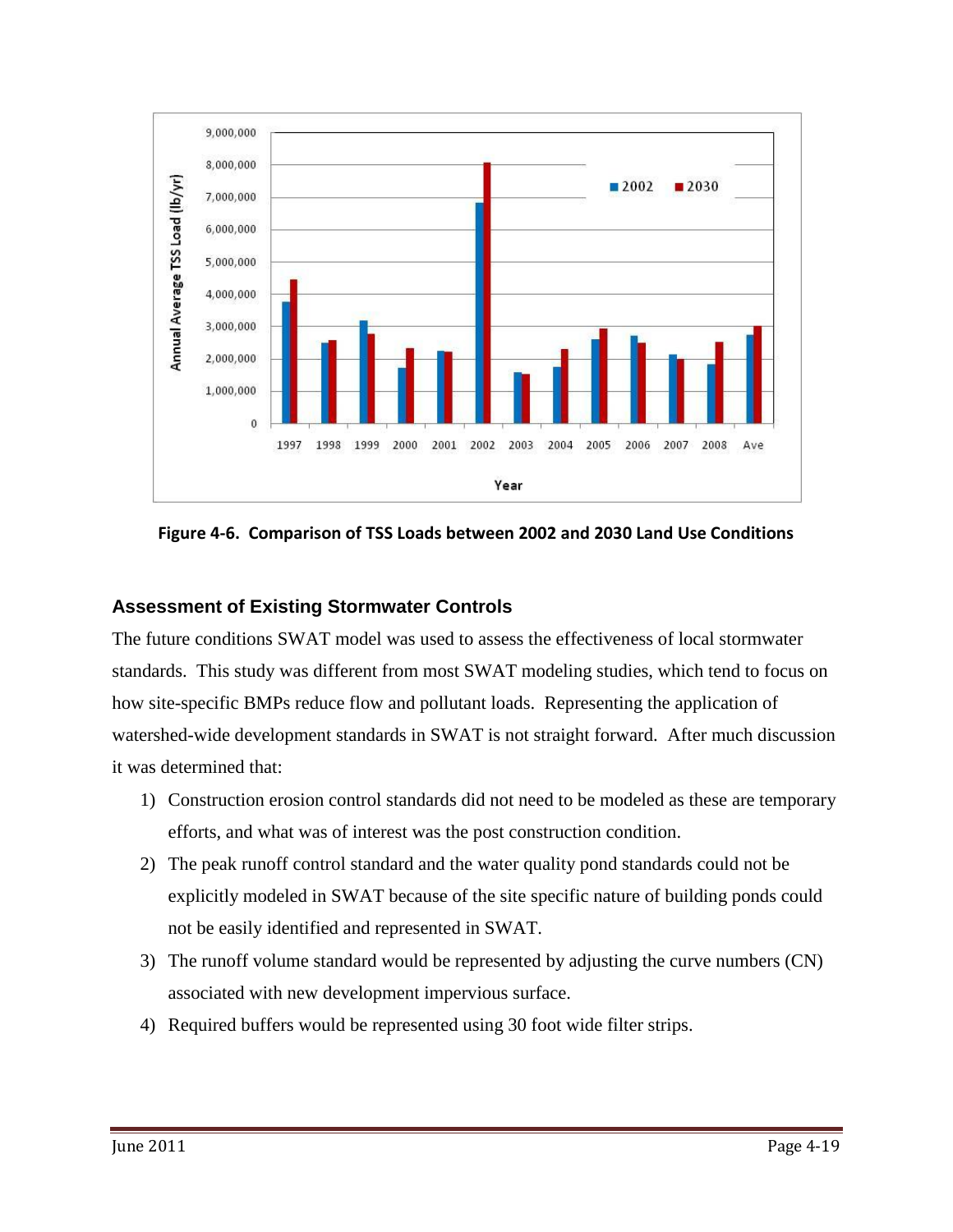The scenarios for this study should be reviewed with the understanding that SWAT is a predictive tool developed for general watershed hydrology and non-point source studies. It was not developed for use in site-specific engineering design. In addition, two of the standards could not be modeled using SWAT; thus modeling results likely under-represent the collective effectiveness of the standards. In addition, other assumptions regarding how to represent the future rural residential land uses in the model probably underestimate the impact from land use changes as well. As always, the proposed scenario results are to be used to inform management decisions, in the context of how things are represented in the model, and not to be used for engineering design (see Appendix G for additional detail).

The model was run from 1997 to 2008 under 2030 land use conditions with the following scenarios:

- Implementation of storm water volume control standard by adjusting impervious CN from 98 to 82.7, and
- Implementation of the standard plus 30 foot buffer strips to the water bodies in new development areas.

The results were compared to the 2002 baseline and 2030 land use condition without the standards to understand impacts of land use changes and implementations of the local standards on the watershed hydrology and TSS load.

Scenarios based on SWAT simulations provided the following findings:

- With implementation of the volume control standard  $(½$  inch runoff retention from new development impervious surface), the watershed flow and TSS load were estimated to be 24.7 cfs and 2,954,200 lb/yr, which are about 3 percent and 2 percent lower than 2030 conditions without the standard, but still 4 percent and 8 percent higher than the 2002 conditions for flow and TSS respectively.
- With implementation of 30 foot buffers the watershed TSS load was estimated to be 3 6 percent less than 2030 conditions but still 4 - 8 percent higher than 2002 conditions. No storm volume retention was simulated for buffer strips in SWAT.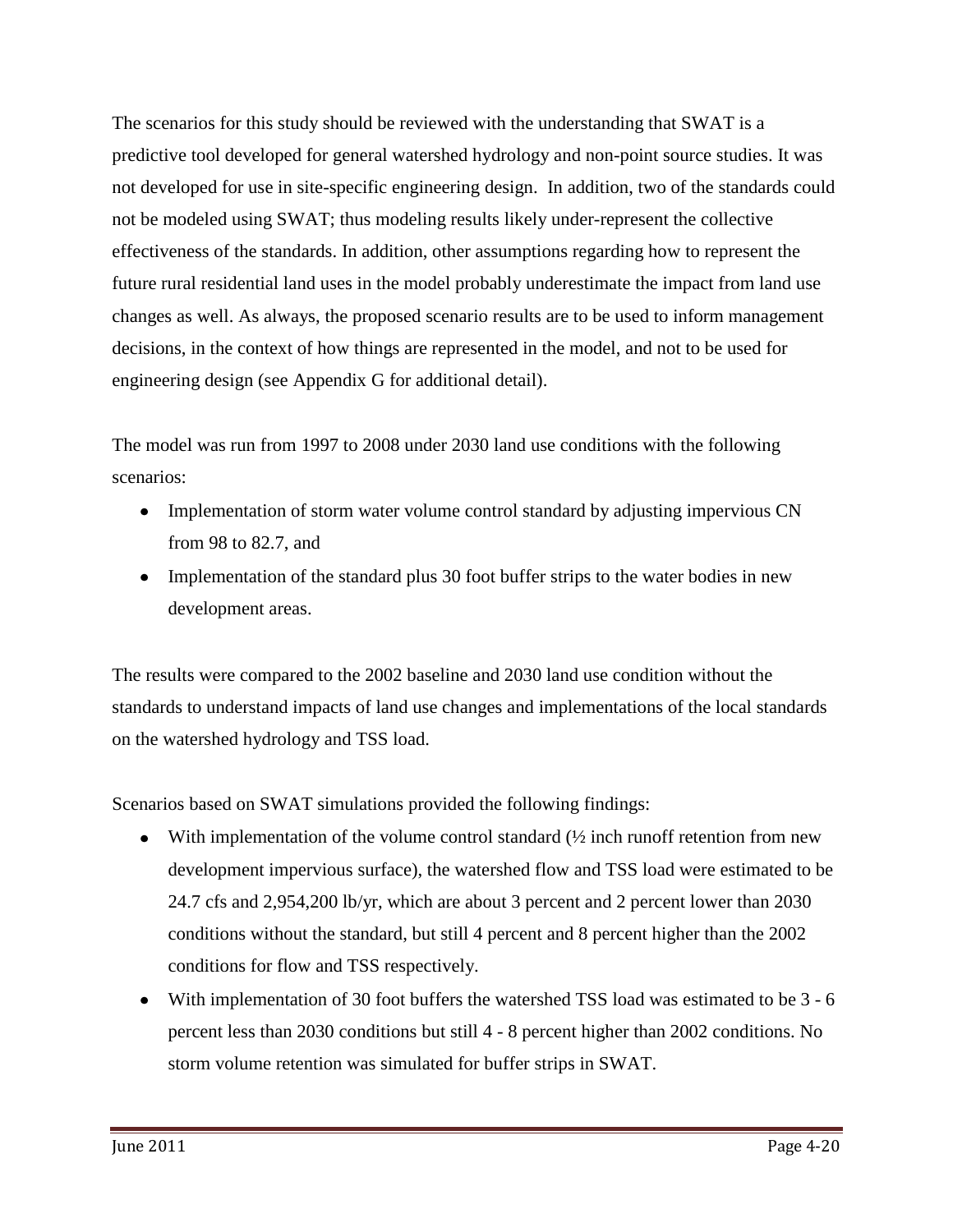Therefore, it was concluded that:

- New development as guided for 2030 is expected to have limited impacts on overall watershed hydrology and TSS loading (about 6 percent and 10 percent increases respectively). This is most likely due to the fact that the majority of new development is expected to occur in the rural residential area at lower densities with less impervious cover and this area was modeled using switch grass.
- The local storm water volume control standard and buffer requirements have the potential to mitigate much of the volume, TSS and turbidity increases from future development. The volume control standard and 30 foot buffers are expected to mitigate 50% of the expected flow increase and 23% **-** 62% of expected TSS increase in 2030.

Figure 4-7 provides a summary of the future conditions and management scenarios modeling results.

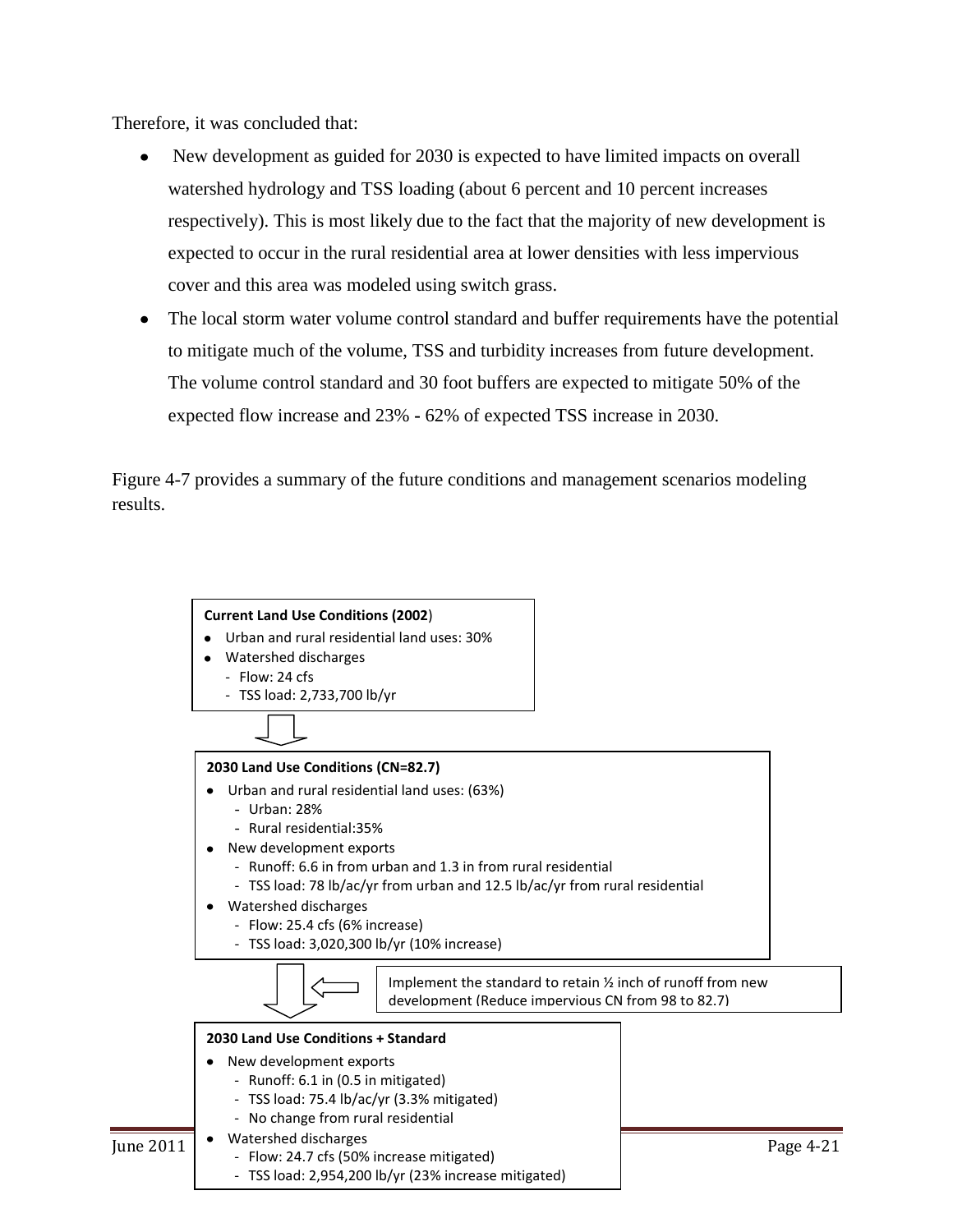

#### **Conclusions based on the scenarios:**

- New development is expected to have limited impacts on watershed hydrology and TSS loads (about 4% and 8% increases respectively). This is most likely due to the fact that the majority of new development is in the rural residential areas where densities are much lower and the model simulated this area with switch grass.
- Standard and buffer implementation has the potential to mitigate watershed flow volume, TSS and turbidity impacts from future development (3% and 6% lower than without standard and buffers or 23% - 62% mitigations of the expected increases of flow and TSS by 2030).

# **Figure 4-7. Summary of Management Scenarios Modeling**

### **Management Gaps Analysis**

The Technical Advisory Committee (TAC) for the project considered available monitoring data, the SWAT modeling results, and information on various management efforts in April 2011, and identified management gaps listed in Table 4-1. The complete gaps analysis matrix completed by the TAC is provided as Appendix H.

Review of Table 4-1 shows that most of the gaps identified were in Inventory and Assessment rather than other management areas. For example, only one management gap was identified for Regulations. This emphasis on Inventory and Assessment may be due to several reasons as follows:

1. The TAC recognized that protection is different than restoration. Water quality restoration needs to reduce pollutant loads and may require significant physical corrections or capital improvements. Protection relies mostly on measures that preserve existing conditions.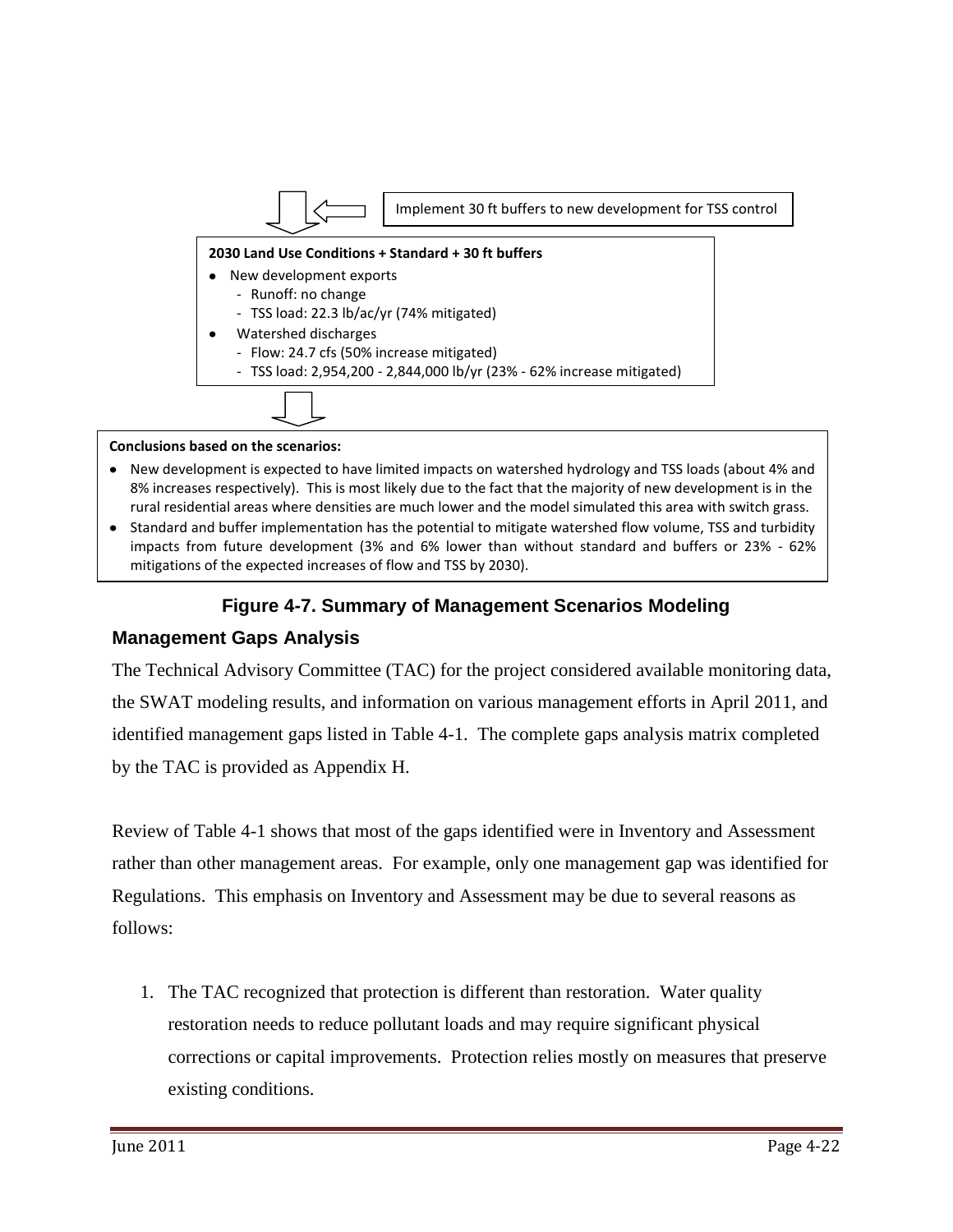- 2. A number of capital improvements and cost share projects were recently completed in the watershed. Suspended solids reductions from most of these improvements occurred after the collection of the data that showed the river is meeting the turbidity standard. Thus, these reductions provide a safety factor.
- 3. The Credit River Watershed is covered by three Watershed Organizations; cities, townships, and a County that are holders of MS4 permits and are already implementing SWPPPs. The regulatory programs of these organizations are fairly mature.
- 4. The SWAT modeling of existing stormwater controls showed that they would likely mitigate much of the expected hydrologic and suspended solids load increases expected from future development. Most future development in the watershed is guided as rural residential or large lot development with agriculture largely being eliminated.
- 5. While there are a number of agencies and local organizations managing stormwater, it became apparent that there were gaps with respect to coordinating and assessing monitoring data. In addition, the importance of monitoring and data assessment was recognized in a Protection Plan since these actions form the basis for identifying trends and threats. It was recognized that protection is less costly than restoration, with the ability to recognize trends and adapt appropriately as a critical need.
- 6. None of the local Watersheds had an exclusive role managing the Credit River Watershed, and thus it became apparent that there was a gap with respect focusing and tracking efforts on the Credit River.

# **Summary**

This section provides a review of current management programs and an assessment of management gaps. Gaps identified form the basis of the Management Plan presented in Section 5.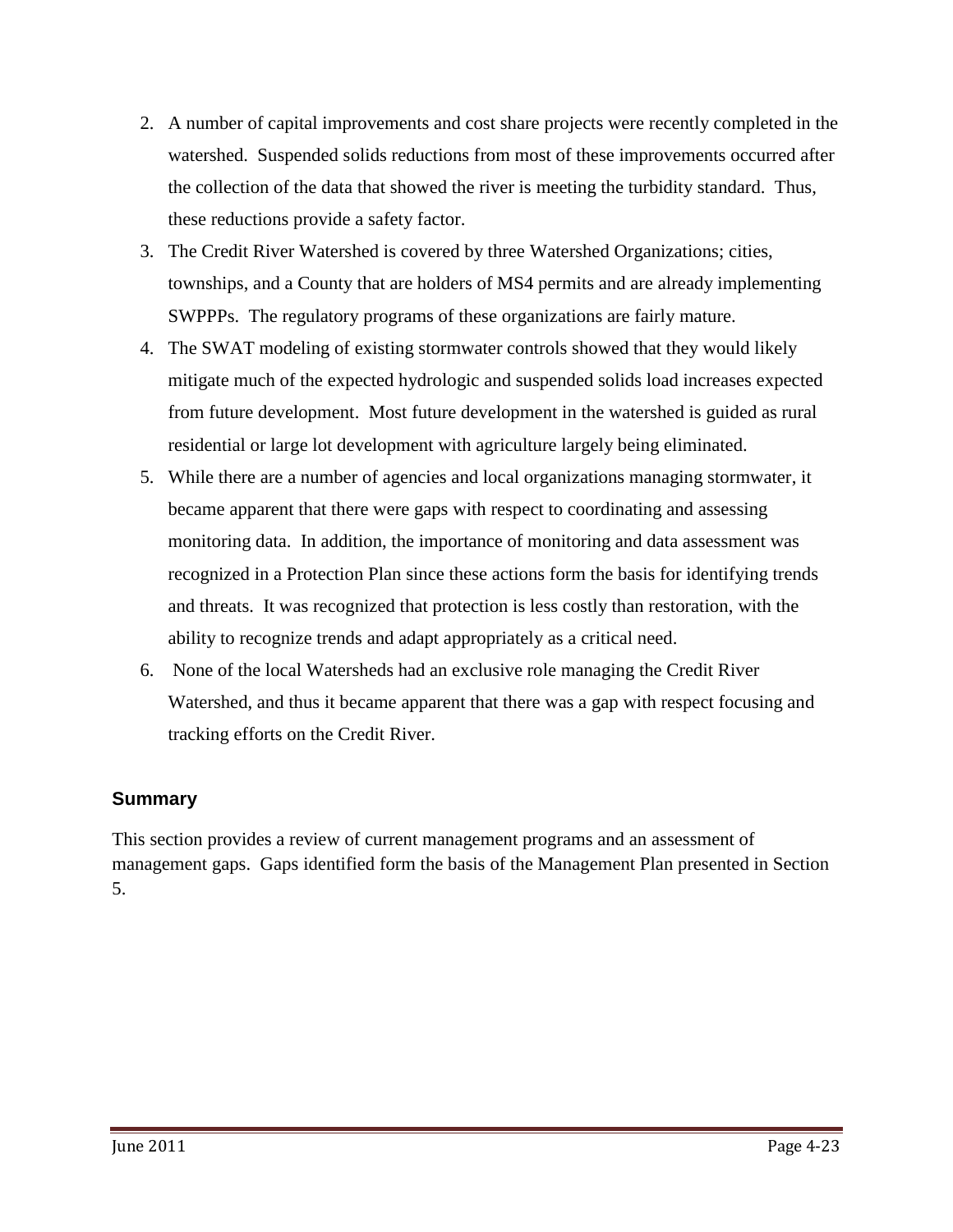| <b>Management Element</b>                                 | <b>Gaps Identified</b>                                                                                         | <b>Potential Solution</b>                                                                                                                                                                                                                                                                                                                     |  |  |
|-----------------------------------------------------------|----------------------------------------------------------------------------------------------------------------|-----------------------------------------------------------------------------------------------------------------------------------------------------------------------------------------------------------------------------------------------------------------------------------------------------------------------------------------------|--|--|
| <b>Programs</b>                                           |                                                                                                                |                                                                                                                                                                                                                                                                                                                                               |  |  |
| Education                                                 | Education efforts targeting hobby farms and<br>continuation of SCWEP beyond 2011 are gaps or<br>uncertainties. | Scott WMO and Scott SWCD to develop specific<br>education and technical assistance efforts targeting<br>hobby farms.<br>The discontinuation of SCWEP may not be a gap in<br>education program delivery since the MS4 partners<br>will still need to continue education efforts in their<br>permits. However, education programs may not be as |  |  |
|                                                           |                                                                                                                | efficient.                                                                                                                                                                                                                                                                                                                                    |  |  |
| <b>Projects</b>                                           |                                                                                                                |                                                                                                                                                                                                                                                                                                                                               |  |  |
| Subwatershed<br><b>Assessment and Retrofit</b><br>Project | Current funding has been used for other projects.                                                              | Expecting to be able to access unused funds from<br>other projects.                                                                                                                                                                                                                                                                           |  |  |
| City of Savage – Rain<br><b>Garden Funds/Incentives</b>   | Currently only identified for completion in 2011.                                                              | The Scott WMO and the City will evaluate the 2011<br>workshop(s) and decide on the value of continuing in<br>2012 as part of the WMOs annual review of the cost<br>share and incentive program docket (completed<br>annually in December).                                                                                                    |  |  |
| Geomorphic Study<br><b>Potential Projects</b>             | The Scott WMO has only followed up on a few<br>of the potential projects identified.                           | A systematic approach to assess, track and follow-up<br>on the potential projects is needed. More detailed<br>feasibility and benefits analyses also need to be<br>completed with property owner contacts for those<br>deemed feasible and beneficial.                                                                                        |  |  |

# **Table 4-1. Assessment of Management Gaps**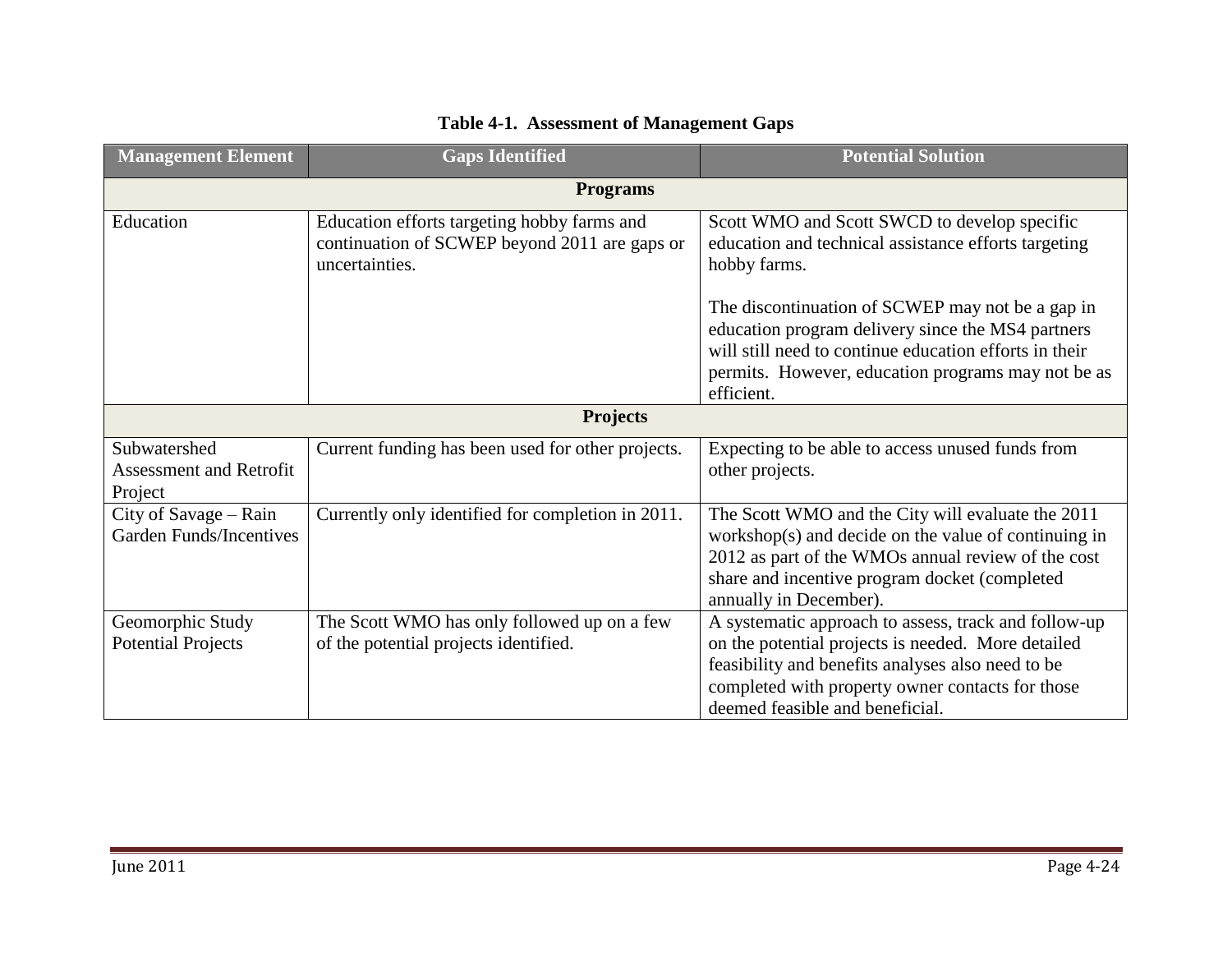| <b>Management Element</b> | <b>Gaps Identified</b>                                                                                                         | <b>Potential Solution</b>                                                                                                                                                                                                                                                                        |  |  |
|---------------------------|--------------------------------------------------------------------------------------------------------------------------------|--------------------------------------------------------------------------------------------------------------------------------------------------------------------------------------------------------------------------------------------------------------------------------------------------|--|--|
| <b>Regulation</b>         |                                                                                                                                |                                                                                                                                                                                                                                                                                                  |  |  |
| <b>Hobby Farms</b>        | Education efforts targeting hobby farms are a<br>gap. Education on livestock exclusion is a gap.                               | Additional education and outreach efforts needed for<br>Hobby Farm management through SCWEP or<br>Extension. County code could be revised to include<br>provisions that prohibit uncontrolled livestock access<br>to streams, wetlands, etc., and feedlots without<br>adequate control measures. |  |  |
| <b>Monitoring</b>         |                                                                                                                                |                                                                                                                                                                                                                                                                                                  |  |  |
| <b>MCES</b> Outlet        | There is a gap with respect to funding and                                                                                     | The Metropolitan Council, Scott WMO and LMRWD                                                                                                                                                                                                                                                    |  |  |
| Monitoring                | sustaining biomonitoring.                                                                                                      | to coordinate to ensure macroinvertebrate monitoring<br>occurs every other year. Will be coordinated with the<br>2014 biomonitoring by MPCA to prevent duplication.                                                                                                                              |  |  |
| Biomonitoring             | There currently is a gap for fish biomonitoring.                                                                               | Fish biomonitoring is part of the MPCA<br>biomonitoring scheduled for 2014.                                                                                                                                                                                                                      |  |  |
| <b>Well Water Level</b>   | There is only one water level monitoring well in                                                                               | Consider expanding the number of monitoring sites as                                                                                                                                                                                                                                             |  |  |
| Monitoring                | the watershed. Data is also obtained from water<br>appropriators in the area, but this level of<br>monitoring is not adequate. | part of updating the County Groundwater<br>Management Plan.                                                                                                                                                                                                                                      |  |  |